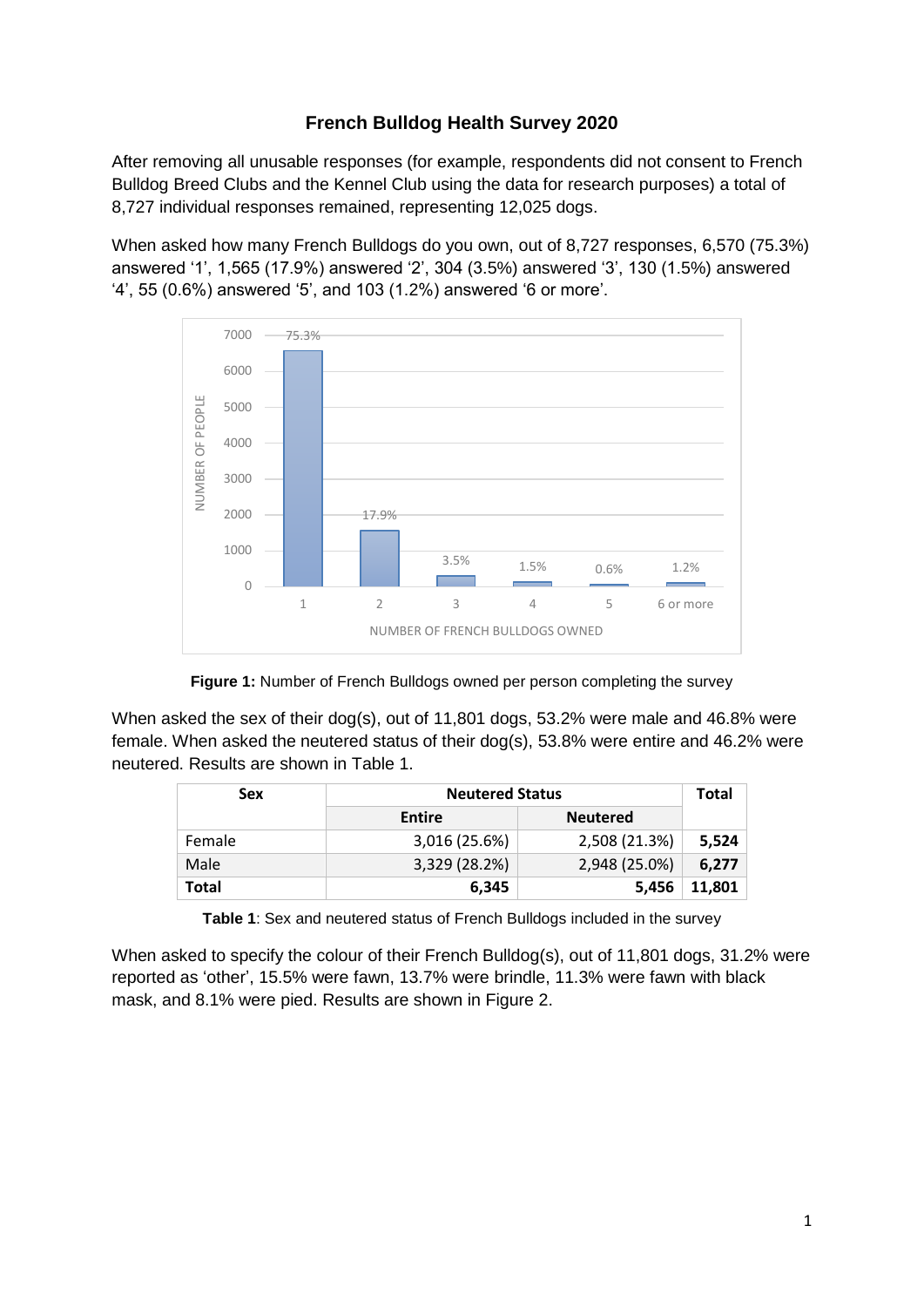

**Figure 2:** Colour of French Bulldogs included in the survey

The most common colours specified under 'other' were blue (n=807), blue and fawn (n=321), blue and tan (n=296), blue brindle (n=260), and black and tan (n=245).

## **Lifestyle**

Table 2 shows the duration of exercise the dogs included in this survey get on a typical weekday and weekend, where such responses were available. During both the weekdays and the weekend the majority of the French Bulldogs included in this survey are given over 2 hours of free running/playing in the garden and approximately 30 minutes to 1 hour of walking on the lead. Table 3 shows how active the French Bulldogs included in this survey are considered to be, with the majority considered to be moderately active (50.3%, 4,905 of 9,760).

|                         | <b>Weekday exercise</b>               |                        | <b>Weekend exercise</b>               |                        |
|-------------------------|---------------------------------------|------------------------|---------------------------------------|------------------------|
| <b>Duration</b>         | Free running/playing<br>in the garden | Walking on the<br>lead | Free running/playing<br>in the garden | Walking on the<br>lead |
| Under 30 minutes        | 1,098 (11.1%)                         | 2,733 (27.7%)          | 724 (7.4%)                            | 2,012 (20.4%)          |
| 30 minutes to 1<br>hour | 2,631 (26.6%)                         | 4,715 (47.8%)          | 1,920 (19.5%)                         | 3,886 (39.5%)          |
| 1 hour to 2 hours       | 2,337 (23.7%)                         | 1,641 (16.6%)          | 2,384 (24.2%)                         | 2,619 (26.6%)          |
| Over 2 hours            | 3,536 (35.8%)                         | 290 (2.9%)             | 4,548 (46.1%)                         | 875 (8.9%)             |
| None of the above       | 160 (1.6%)                            | 427 (4.3%)             | 158 (1.6%)                            | 391 (4.0%)             |
| Not known               | 112 (1.1%)                            | 64 (0.7%)              | 123 (1.1%)                            | 68 (0.7%)              |
| <b>Total</b>            | 9,876                                 | 9,872                  | 9,857                                 | 9,851                  |

**Table 2:** The amount of exercise the French Bulldogs included in the survey get on a typical weekday and weekend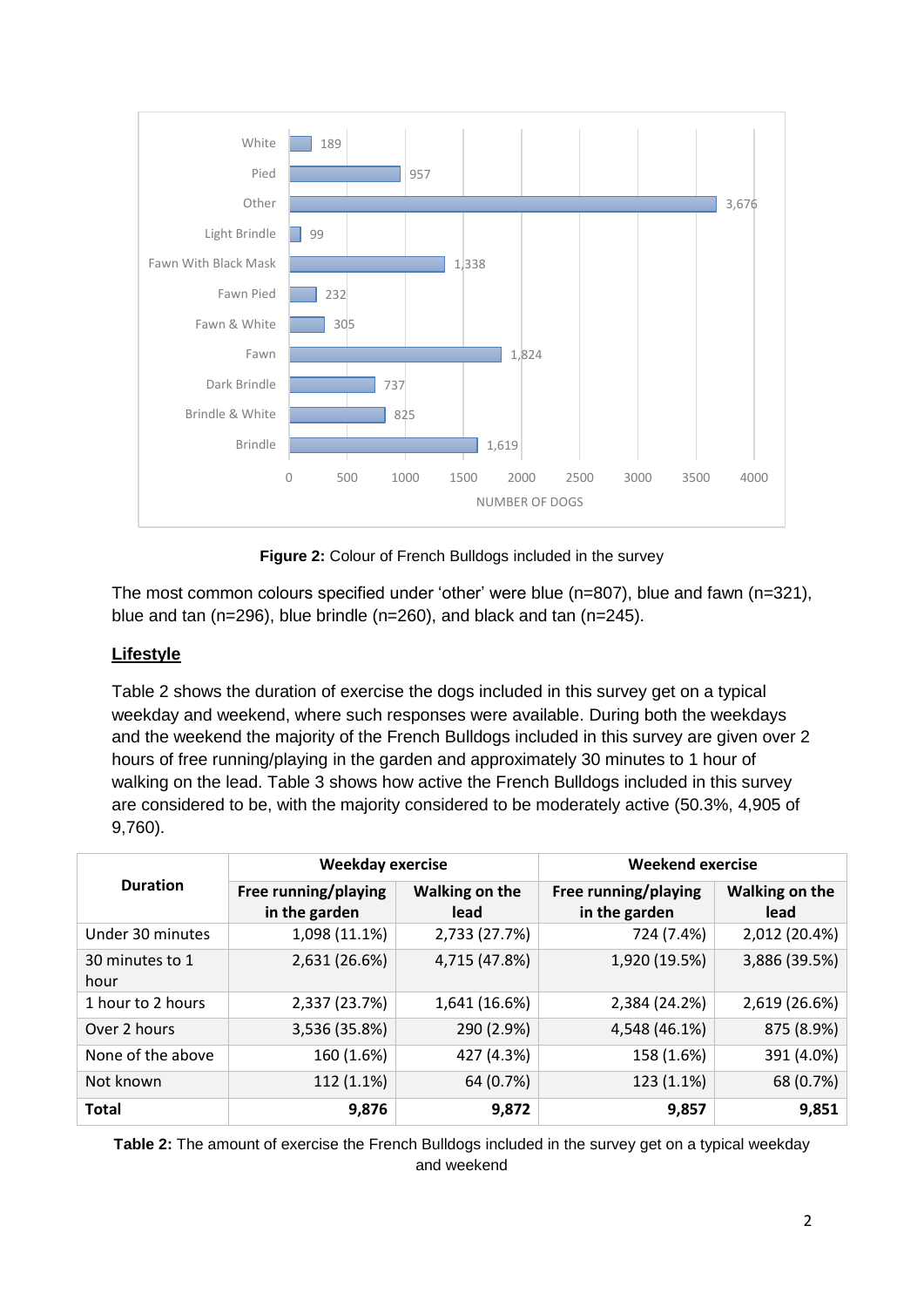| <b>Activity</b>   | <b>Number of dogs</b> | Percentage |
|-------------------|-----------------------|------------|
| Highly active     | 2,678                 |            |
|                   |                       | 27.4%      |
| Mildly active     | 1,939                 |            |
|                   |                       | 19.9%      |
| Moderately active | 4,905                 |            |
|                   |                       | 50.3%      |
| Not at all        | 237                   |            |
|                   |                       | 2.4%       |
| <b>Total</b>      | 9,760                 |            |

**Table 3:** Activity levels of French Bulldogs included in the survey, as perceived by their owners

When asked if any of their dogs have been body condition scored by a veterinary surgeon in the past 6 months, out of the 8,060 responses, 713 (8.9%) answered "Yes" and 7,347 (91.2%) answered "No".

Out of 607 known body condition scores for the French Bulldog, the mean score was 5.65 (range 1-9). Figure 3 shows a breakdown of the scores.



**Figure 3:** Known body condition scores for the French Bulldogs included in the survey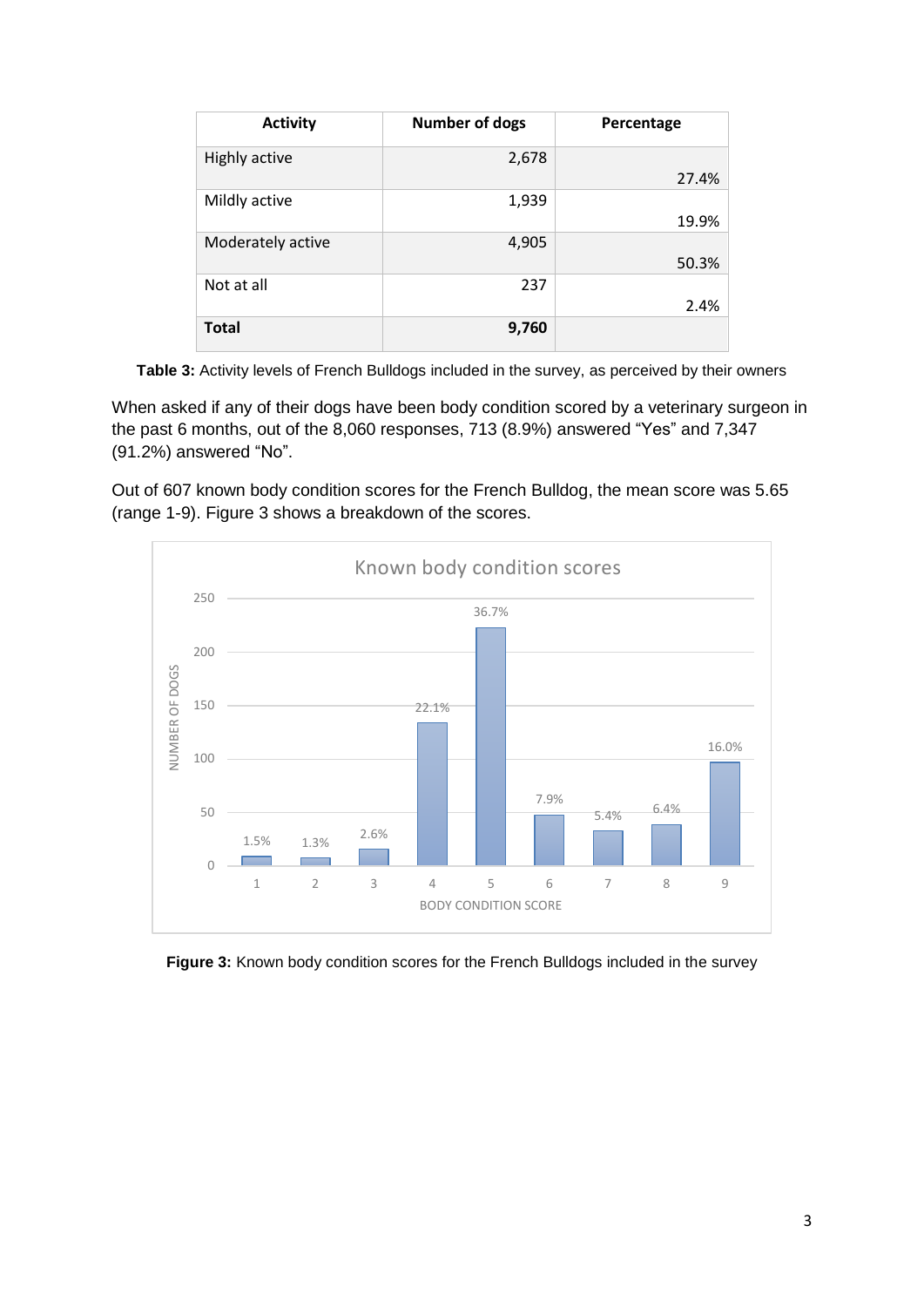# **Health**

The survey investigated the number of dogs affected by specific conditions within different categories: 'Breathing', 'Reproductive', 'Skin and/or Coat', 'Neurological', 'Ear', 'Eye', 'Gastrointestinal', 'Heart', 'Kidney and/or Bladder', 'Muscle, Bone or Joint', and 'Cancer'. Within each of these categories, the respondents were given a choice of specific conditions, the choices of "not known" and "other" were also given.



**Figure 4:** Overall summary of French Bulldog conditions reported in the survey

The data collected from this survey represents the total number of conditions selected by respondents about their dog(s). One dog might be affected by more than one condition (e.g. one dog may be affected by both food and environmental allergies) therefore the data often shows more conditions reported per category than number of dogs in that category.

The total number of specific conditions reported in this survey was 16,901. Out of the 16,901 specific conditions reported 29.1% were for 'Skin and/or Coat', 16.8% were for 'Breathing', 16.3% were for 'Ear', 14.0% were for 'Gastrointestinal', and 8.4% were for 'Eye'. The results for each category are given in Table 5.

| <b>Body system</b>    | <b>Number affected</b> | Percentage |
|-----------------------|------------------------|------------|
| Skin and/or Coat      | 4,911                  | 29.1%      |
| <b>Breathing</b>      | 2,832                  | 16.8%      |
| Ear                   | 2,748                  | 16.3%      |
| Gastrointestinal      | 2,366                  | 14.0%      |
| Eye                   | 1,418                  | 8.4%       |
| Neurological          | 1,115                  | 6.6%       |
| Muscle, Bone or Joint | 784                    | 4.6%       |
| Reproductive          | 250                    | 1.5%       |
| Kidney and/or Bladder | 187                    | 1.1%       |
| Heart                 | 173                    | 1.0%       |
| Cancer                | 117                    | 0.7%       |
| <b>TOTAL</b>          | 16,901                 |            |

**Table 5:** Overall summary of French Bulldog conditions reported in the survey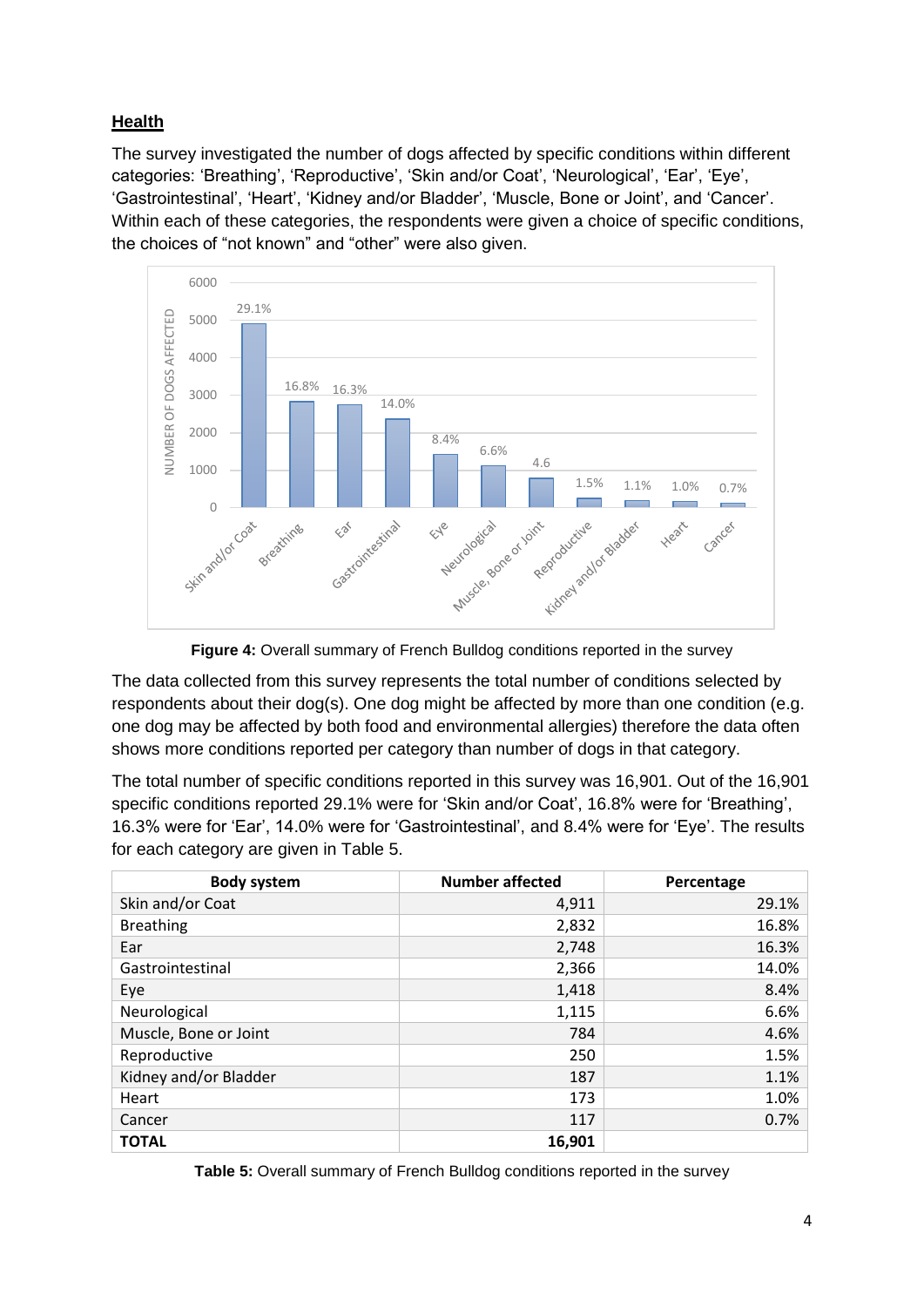*Please note:* the total number of dogs affected by a 'Dental/periodontal', 'Haematological', 'Hepatic' or 'Hormonal' condition are not included in the summary above because, prior to the survey, these were not considered to be a concern within the breed and therefore the total number of dogs affected by specific conditions within each category was not collected.

Nevertheless, 173 owners reported that their dog(s) had been affected by a dental/periodontal condition, 31 owners reported that their dog(s) had been affected by a haematological condition, 29 owners reported that their dog(s) had been affected by a hepatic condition and 75 owners reported that their dog(s) had been affected by a hormonal condition.

### **Breathing Conditions**

When asked if any of their dogs have suffered from a breathing condition(s), out of the 7,285 responses, 1,794 (24.6%) answered "Yes" and 5,491 (75.4%) answered "No".

The total number of individual breathing conditions reported was 2,832. Of these, the most commonly reported condition was Brachycephalic Obstructive Airway Syndrome (BOAS), which affected 30.1% of the study sample (853 of 2,832). This was followed by stenotic nares (15.0%), elongated soft palate (14.2%), regular reverse sneezing (12.7%) and laboured breathing (8.9%). Table 6 shows the total number and percentage of dogs affected by each reported breathing condition in descending order.

| <b>Specific condition</b>                 | <b>Number affected</b> | Percentage |
|-------------------------------------------|------------------------|------------|
| <b>BOAS</b>                               | 853                    | 30.1%      |
| Stenotic nares                            | 425                    | 15.0%      |
| Elongated soft palate                     | 401                    | 14.2%      |
| Regular reverse sneezing                  | 359                    | 12.7%      |
| Laboured breathing                        | 253                    | 8.9%       |
| Aspiration pneumonia                      | 90                     | 3.2%       |
| Kennel cough                              | 72                     | 2.5%       |
| Nasopharyngeal turbinates                 | 50                     | 1.8%       |
| Tonsil problems                           | 48                     | 1.7%       |
| Laryngeal collapse                        | 42                     | 1.5%       |
| <b>Bronchiectasis</b>                     | 18                     | 0.6%       |
| Multiple upper respiratory tract problems | 18                     | 0.6%       |
| Chronic rhinitis/ nose infection          | 17                     | 0.6%       |
| Lung lobe torsion                         | $\overline{2}$         | 0.1%       |
| Not known                                 | 106                    | 3.7%       |
| Other                                     | 78                     | 2.8%       |
| Total                                     | 2,832                  |            |

**Table 6:** Number and percentage of French Bulldogs affected by each specific breathing condition, as reported in the survey

The most common answers to "other" for breathing conditions not already listed in the survey were: laboured breathing/vomiting during hot weather or exercise (n=24),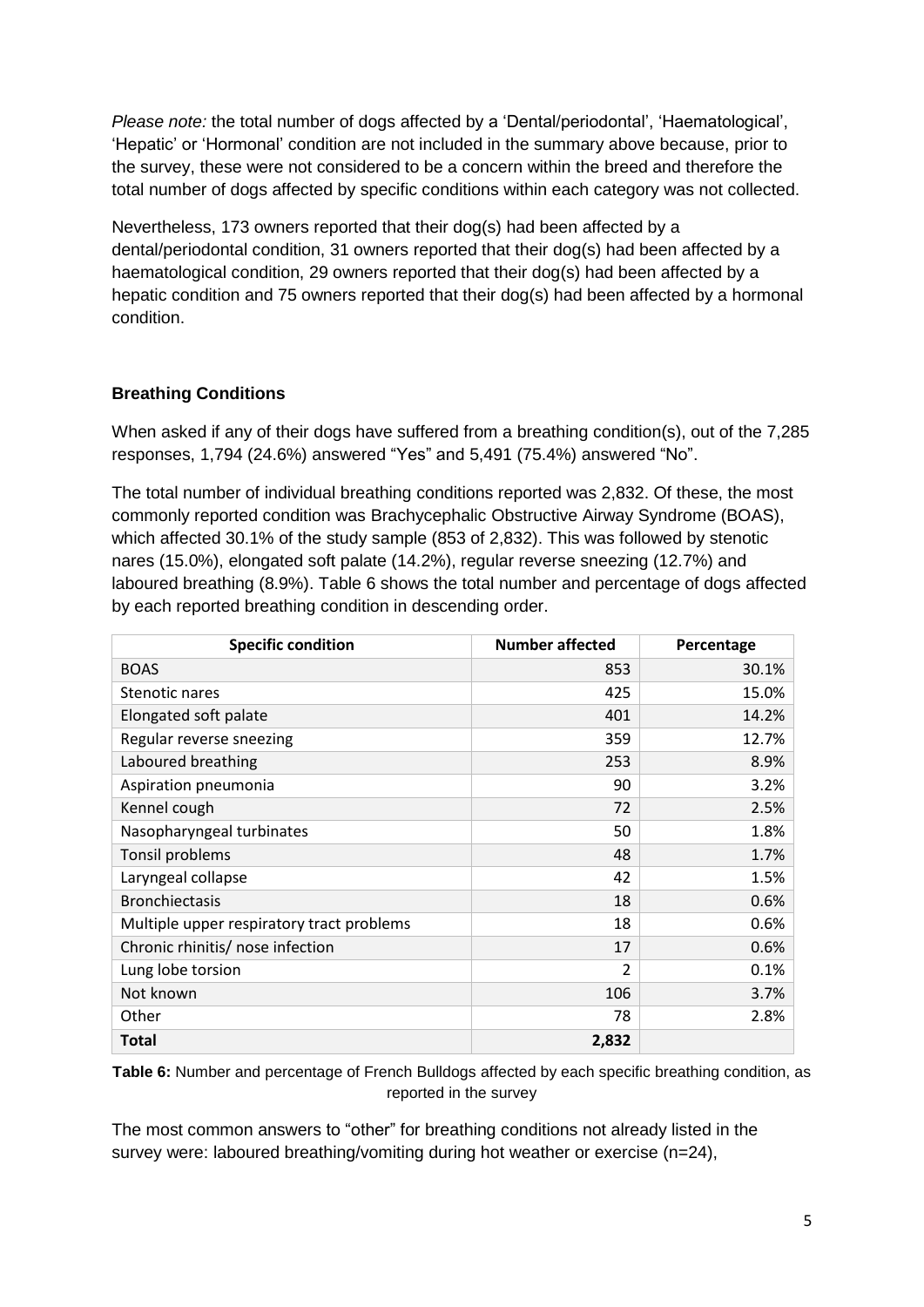regurgitation/reflux (n=10), snoring (n=9), reverse sneezing (n=9), sleep apnea (n=3) and allergies/hay fever (n=3).

The median age that French Bulldogs were first diagnosed with BOAS was 1 year. Figure 5 shows the total number of dogs diagnosed with BOAS per year of age.





When asked if any of their dogs have had any form of upper airway corrective surgery, out of the 1,418 responses, 768 (54.2%) answered 'Yes' and 650 (45.8%) answered 'No'. Owners that answered 'Yes' were also asked to specify how many of their dogs have had upper airway corrective surgery and a total of 825 French Bulldogs were reported to have had this form of surgery.

When asked if they had heard of the University of Cambridge/Kennel Club Respiratory Function Grading (RFG) Scheme, out of the 6,751 responses, 1,369 (20.3%) answered 'Yes' and 5,382 (79.7%) answered 'No'.

When asked if their dog has been assessed under the University of Cambridge/KC RFG Scheme, out of the 7,130 responses, 396 (5.6%) answered 'Yes' and 6,733 (94.4%) answered 'No'. Table 7 shows the known grades received in each dog's most recent RFG Scheme assessment.

*Please note:* the total number of RFG Scheme results received by the Kennel Club to date (13/01/2021) for the French Bulldog is 211. This difference may be due to the results not being submitted, the results are still pending or that the owners simply did not understand the question.

| Grade        | <b>Number of dogs</b> | Percentage |
|--------------|-----------------------|------------|
|              | 189                   | 48.2%      |
|              | 122                   | 31.1%      |
| C            | 65                    | 16.6%      |
| 3            | 16                    | 4.1%       |
| <b>Total</b> | 392                   |            |

**Table 7:** French Bulldog RFG Scheme results, as reported in the survey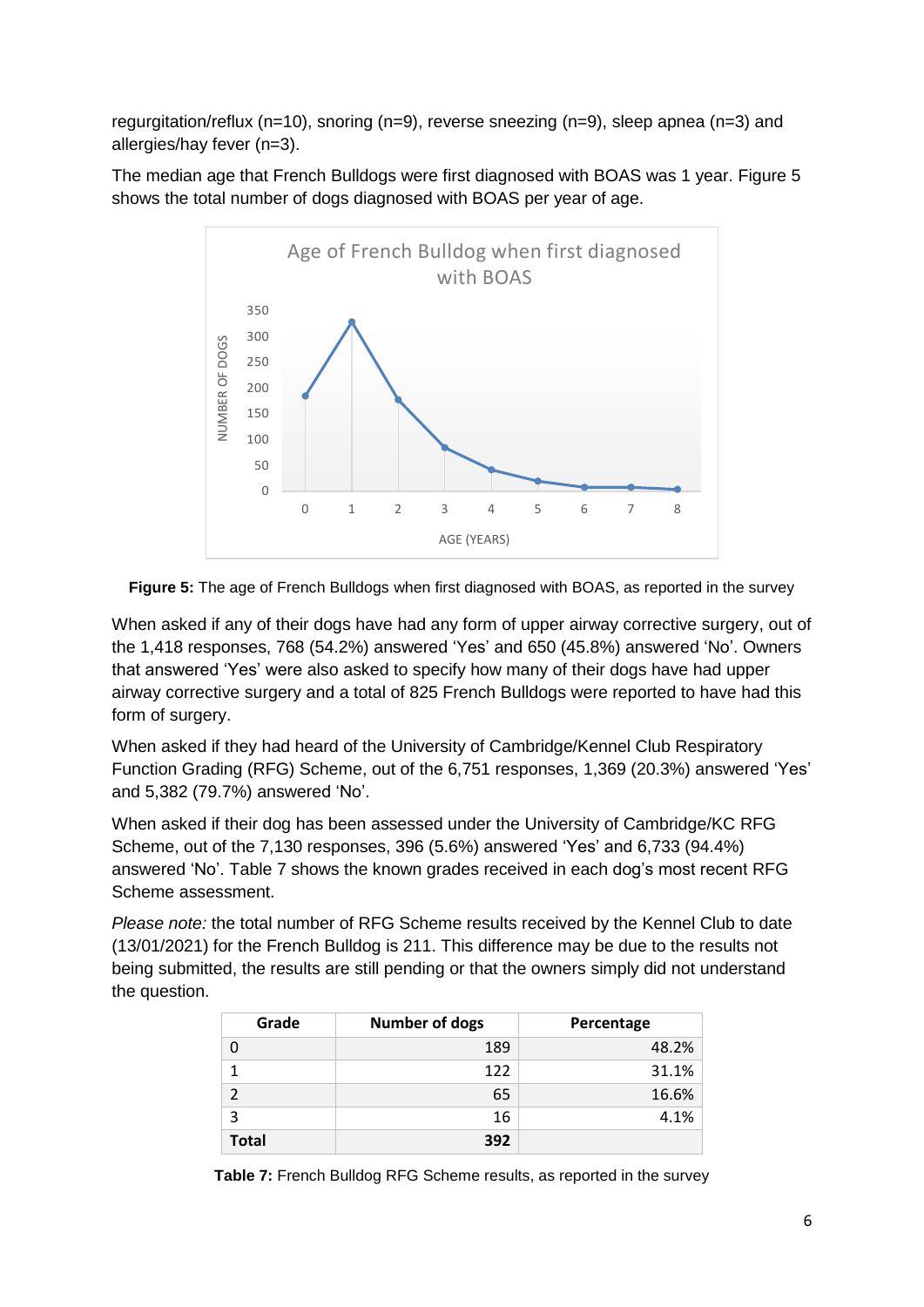## **Reproductive Conditions**

When asked if any of their dogs have suffered from a reproductive condition(s), out of the 6,705 responses, 235 (3.5%) answered "Yes" and 6,470 (96.5%) answered "No".

The total number of individual reproductive conditions reported was 250. Of these, 26.8% were for male conditions (67 out of 250), 54.4% were for female conditions (136 out of 250) and 18.8% were for other/not known (47 out of 250).

Overall the most commonly reported reproductive condition across sexes was cryptorchidism, which affected 20.8% of the study sample (52 of 250). This was followed by pyometra (20.4%), pseudopregnancy (14.0%), mastitis (2.4%) and follicular cysts (1.6%). Table 8 shows the total number and percentage of dogs affected by each reported reproductive condition.

|                          | <b>Specific condition</b> | <b>Number affected</b> |
|--------------------------|---------------------------|------------------------|
| <b>Male conditions</b>   | Cryptorchidism            | 52 (77.6%)             |
|                          | Other                     | 15 (22.4%)             |
|                          | <b>Total</b>              | 67                     |
| <b>Female conditions</b> | Pyometra                  | 51 (37.5%)             |
|                          | Pseudopregnancy           | 35 (25.7%)             |
|                          | <b>Mastitis</b>           | 6(4.4%)                |
|                          | <b>Follicular cysts</b>   | 4(2.9%)                |
|                          | Other                     | 40 (29.4%)             |
|                          | <b>Total</b>              | 136                    |
| Other (sex unknown)      |                           | 5                      |
| Not known                |                           | 42                     |
| <b>Total</b>             |                           | 250                    |

**Table 8:** Number and percentage of French Bulldogs affected by each specific reproductive condition, as reported in the survey

The most common answers to "other" for reproductive conditions not already listed in the survey were: prolapsed uterus (n=5), dystocia (n=5), uterus infection (n=4), inability to conceive  $(n=4)$ , tumour/lumps  $(n=4)$ , enlarged prostate  $(n=3)$ , infrequent seasons  $(n=3)$ , urinary tract infection (n=3), and hermaphroditism (n=2).

When asked if any of their dogs had ever been bred from, out of the 6,633 responses, 917 (13.8%) answered 'Yes' and 5,716 (86.2%) answered 'No'. When asked if any of these dogs had ever had a caesarean section, out of the 913 responses, 548 (60.0%) answered 'Yes' and 365 (40.0%) answered 'No'.

206 owners were able to report if the caesarean section was an elective or an emergency procedure, the results are shown in Table 9. 128 (62.1%) reported the caesarean section to be elective and 78 (37.9%) reported the caesarean section to be an emergency.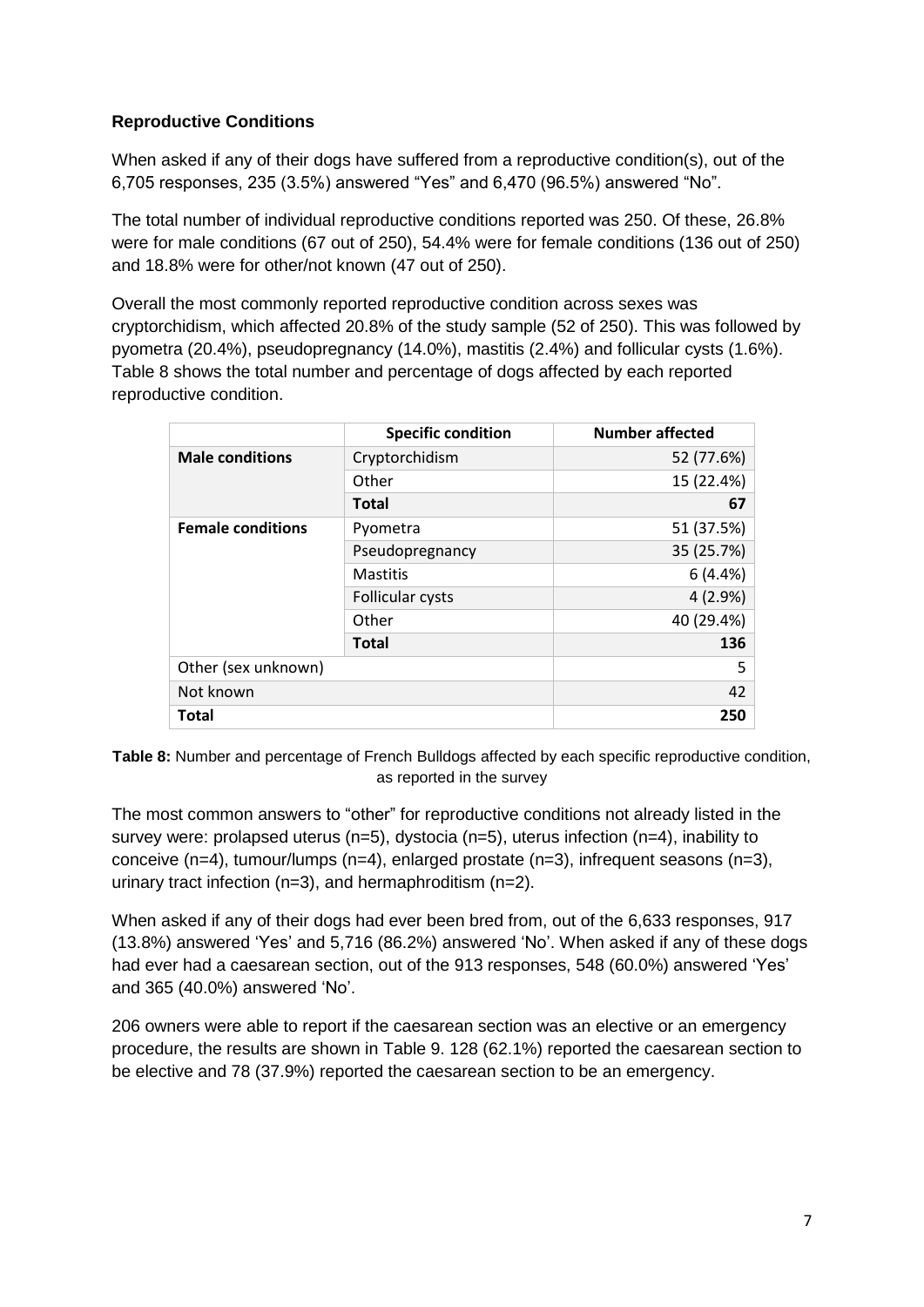|              | <b>Number affected</b><br>(C-section 1) | <b>Number affected</b><br>(C-section 2) | <b>Total</b> |
|--------------|-----------------------------------------|-----------------------------------------|--------------|
| Elective     | 72                                      | 56                                      | 128          |
| Emergency    | 61                                      |                                         | 78           |
| <b>Total</b> | 133                                     | 73                                      | 206          |

**Table 9:** Shows whether the caesarean section was an elective or an emergency procedure *(Csection 1/C-section 2 refers to the first and second caesarean section performed on the same bitch)*

Out of 62 known reasons for the caesarean section, dystocia was the most common (51.6%) following by uterine inertia (32.3%) then stillborn (16.1%), as shown in Table 10.

| <b>Reasons</b>  | <b>Number affected</b><br>(C-section 1) | <b>Number affected</b><br>(C-section 2) | <b>Total</b> |
|-----------------|-----------------------------------------|-----------------------------------------|--------------|
| Dystocia        | 26                                      | 6                                       | 32           |
| Uterine Inertia | 18                                      | 2                                       | 20           |
| Stillborn       | 9                                       | 1                                       | 10           |
| Not known       | 100                                     | 36                                      | 136          |
| Other           | 62                                      | 16                                      | 78           |
| <b>Total</b>    | 215                                     | 61                                      | 276          |

**Table 10:** Reasons for caesarean sections reported in the survey, and their numbers *(C-section 1/Csection 2 refers to the first and second caesarean section performed on the same bitch)*

The most common answers to "other" were safety/vet recommended (n=12), puppy stuck in birth canal (n=11), breeder choice (n=5) and long labour (n=4).

#### **Skin and/or Coat Conditions**

When asked if any of their dogs have suffered from a skin and/or coat condition(s), out of the 6,586 responses, 2,536 (38.5%) answered "Yes" and 4,050 (61.5%) answered "No".

The total number of individual skin and/or coat conditions reported was 4,911. Of these, the most commonly reported condition was itchiness/skin irritation, which affected 20.8% of the study sample (1,023 of 4,911). This was followed by allergies – dust, mites, pollen (17.6%), allergies – unknown (16.8%), allergies – food (15.2%) and rash between skin folds (6.3%). Table 11 shows the total number and percentage of dogs affected by each reported skin and/or coat condition in descending order.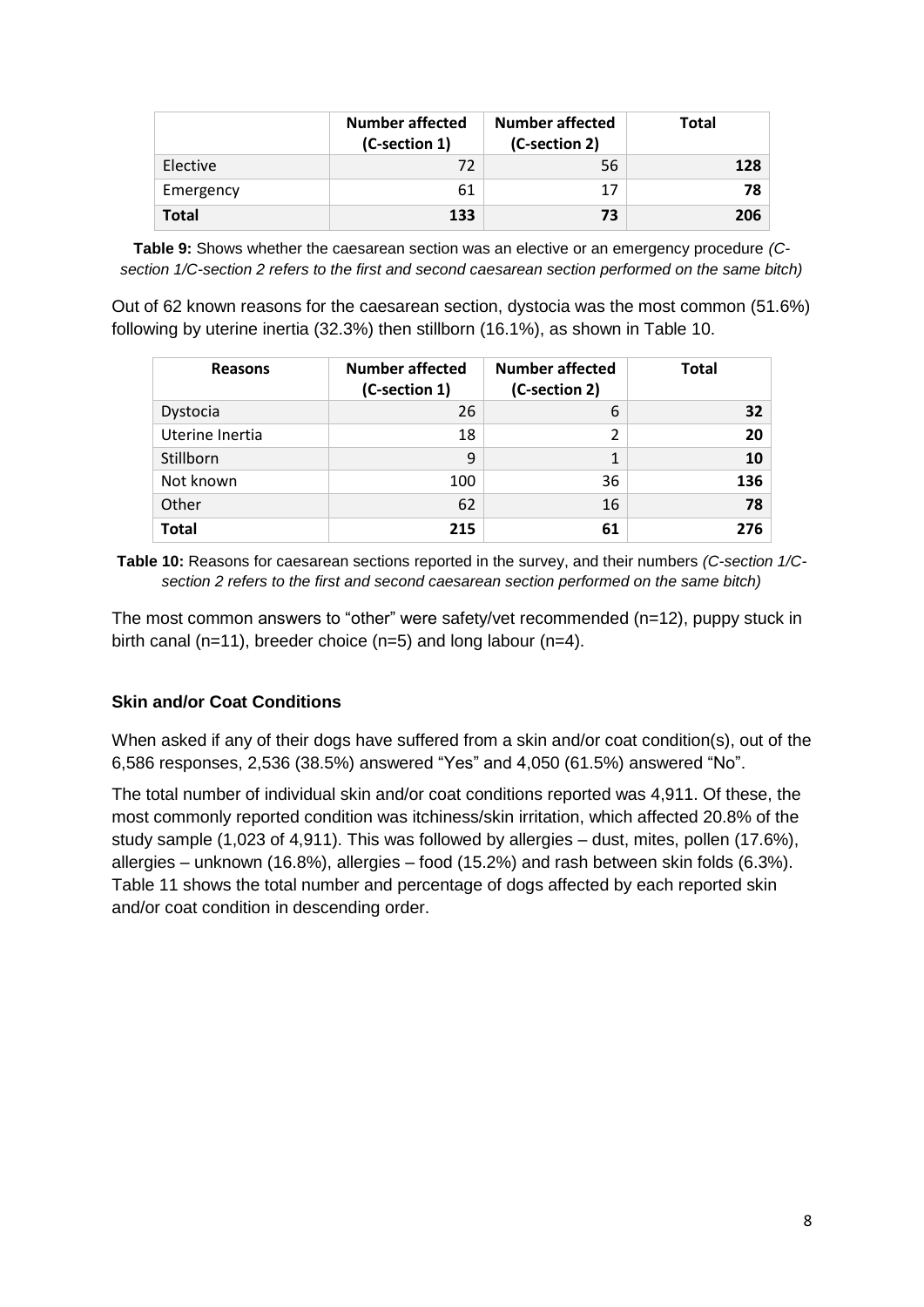| <b>Specific condition</b>           | <b>Number affected</b> | Percentage |
|-------------------------------------|------------------------|------------|
| Itchiness/skin irritation           | 1,023                  | 20.8%      |
| Allergies (dust, mites, pollen etc) | 866                    | 17.6%      |
| Allergies - unknown                 | 823                    | 16.8%      |
| Allergies (food)                    | 745                    | 15.2%      |
| Rash between skin folds             | 310                    | 6.3%       |
| Alopecia                            | 194                    | 4.0%       |
| Dermatitis                          | 166                    | 3.4%       |
| Demodectic mange/ demodex           | 135                    | 2.8%       |
| Interdigital cysts                  | 102                    | 2.1%       |
| Pododermatitis                      | 93                     | 1.9%       |
| Seasonal alopecia                   | 70                     | 1.4%       |
| Pyotraumatic dermatitis             | 65                     | 1.3%       |
| Pyoderma                            | 36                     | 0.7%       |
| Lipoma                              | 29                     | 0.6%       |
| Sebaceous cysts                     | 25                     | 0.5%       |
| Sarcoptic mange                     | 7                      | 0.1%       |
| Pigmented cutaneous papillomatosis  | 4                      | 0.1%       |
| Not known                           | 88                     | 1.8%       |
| Other                               | 130                    | 2.7%       |
| <b>Total</b>                        | 4,911                  |            |

**Table 11:** Number and percentage of French Bulldogs affected by each specific skin and/or coat condition, as reported in the survey

The most common answers to "other" for skin and/or coat conditions not already listed in the survey were: dry/flaky skin (n=17), itchy ear/ear infection (n=17), itchy paw (n=14), and histiocytoma (n=8).

### **Neurological Conditions**

When asked if any of their dogs have suffered from a neurological condition(s), out of the 6,459 responses, 839 (13.0%) answered "Yes" and 5,620 (87.0%) answered "No".

The total number of individual neurological conditions reported was 1,115. Of these, the most commonly reported condition was intervertebral disc disease (IVDD), which affected 28.6% of the study sample (319 of 1,115). This was followed by hemivertebrae (12.0%), mobility problems (8.9%), epilepsy (5.7%), and paralysis (5.6%). Table 12 shows the total number and percentage of dogs affected by each reported neurological condition in descending order.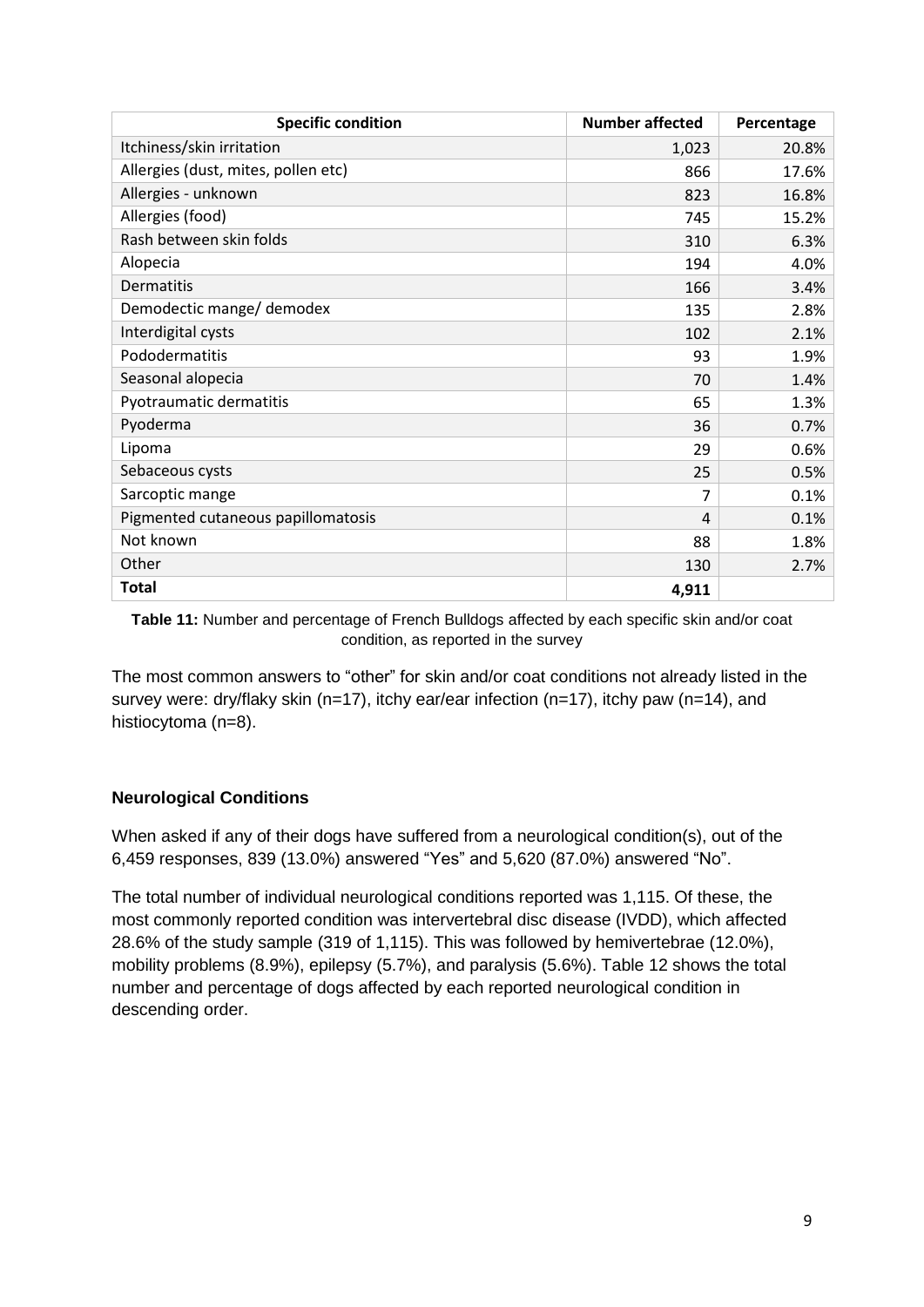| <b>Specific condition</b>          | <b>Number affected</b> | Percentage |
|------------------------------------|------------------------|------------|
| Intervertebral disc disease (IVDD) | 319                    | 28.6%      |
| Hemivertebrae (HV)                 | 134                    | 12.0%      |
| Mobility problems                  | 99                     | 8.9%       |
| Epilepsy                           | 63                     | 5.7%       |
| Paralysis                          | 62                     | 5.6%       |
| Seizures                           | 35                     | 3.1%       |
| <b>Tremors</b>                     | 23                     | 2.1%       |
| Degenerative myelopathy (DM)       | 17                     | 1.5%       |
| Cerebellar ataxia                  | 16                     | 1.4%       |
| Kyphosis                           | 16                     | 1.4%       |
| Vestibular disease                 | 15                     | 1.4%       |
| Loss of vision                     | 13                     | 1.2%       |
| Spinal arachnoid diverticula (SAD) | 13                     | 1.2%       |
| Congenital sensorineural deafness  | 7                      | 0.6%       |
| Spina bifida                       | $\overline{7}$         | 0.6%       |
| Canine polyneuropathy              | 4                      | 0.4%       |
| Wobbler's syndrome                 | 3                      | 0.3%       |
| Not known                          | 69                     | 6.2%       |
| Other                              | 200                    | 17.9%      |
| <b>Total</b>                       | 1,115                  |            |

**Table 12:** Number and percentage of French Bulldogs affected by each specific neurological condition, as reported in the survey

The most common answers to "other" for neurological conditions not already listed in the survey were: slipped disc (n=37), chiari-like malformation and syringomyelia (n=12), ruptured disc (n=12), malformed/curved spine (n=11) and trapped nerve in spine (n=11).

When asked to select the clinical signs seen in their affected dog(s), the most common clinical sign reported was 'difficulty or reluctance rising, jumping, running or climbing stairs', which affected 419 dogs (10.4%, 419 of 4,013 reported clinical signs). This was followed by back pain (9.9%), difficulty walking (8.5%), weakness in the hind limb(s) (6.5%) and abnormal posture (5.8%). Table 13 shows the full breakdown of reported clinical signs.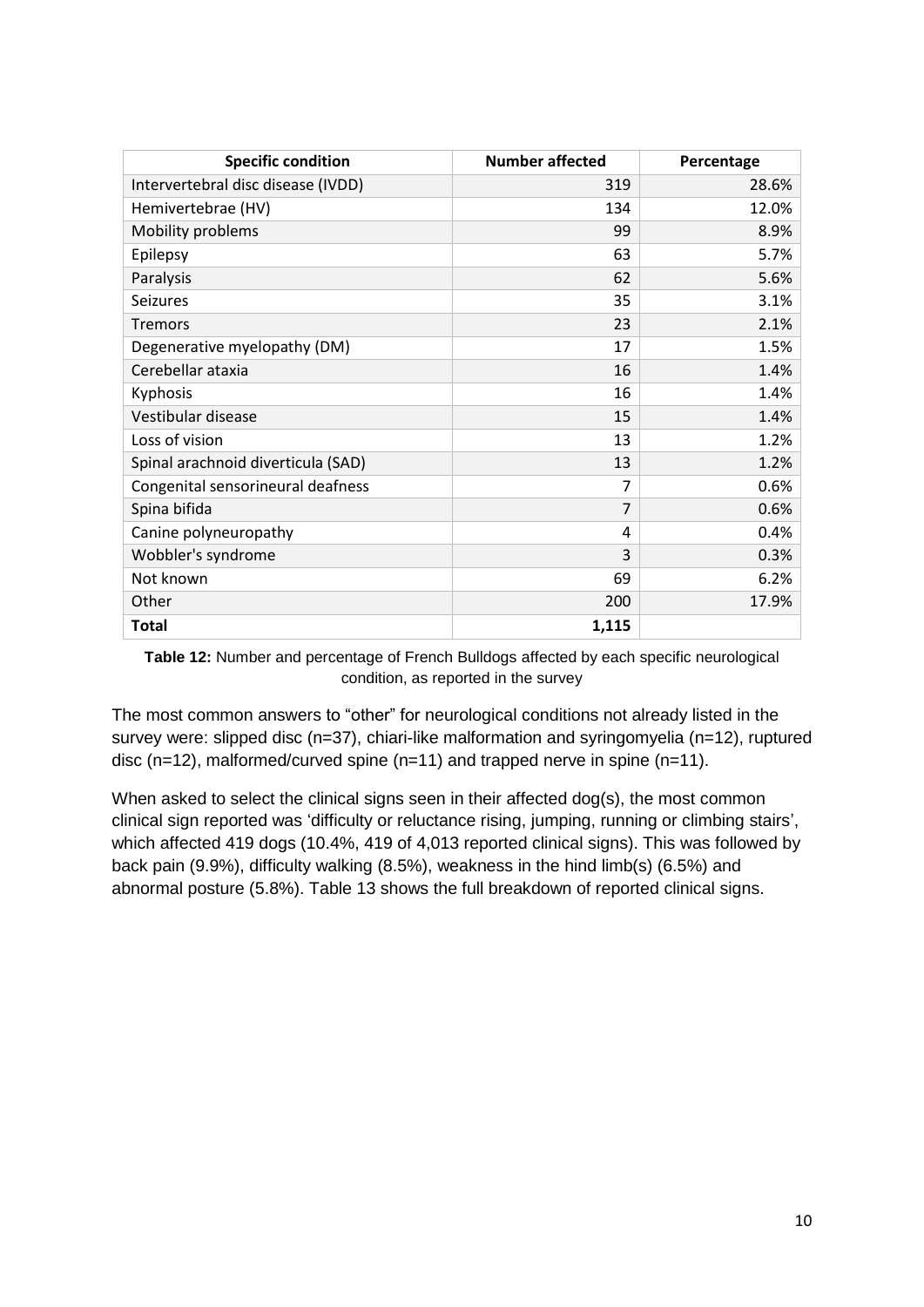| Clinical signs for a neurological condition(s)                          | <b>Number affected</b> | Percentage |
|-------------------------------------------------------------------------|------------------------|------------|
| Difficulty or reluctance rising, jumping, running or climbing<br>stairs | 419                    | 10.4%      |
| Back pain                                                               | 397                    | 9.9%       |
| Difficulty walking                                                      | 339                    | 8.5%       |
| Weakness in the hind limb(s)                                            | 259                    | 6.5%       |
| Abnormal posture                                                        | 232                    | 5.8%       |
| Decreased range of motion                                               | 213                    | 5.3%       |
| Collapsing                                                              | 213                    | 5.3%       |
| Loss of coordination (ataxia) at the hind limbs                         | 207                    | 5.2%       |
| Loss of balance (wobbling)                                              | 206                    | 5.1%       |
| Loss of mobility                                                        | 187                    | 4.7%       |
| Paralysis in the hind limb(s)                                           | 186                    | 4.6%       |
| <b>General stiffness</b>                                                | 178                    | 4.4%       |
| Decreased muscle tone                                                   | 174                    | 4.3%       |
| Urinary incontinence                                                    | 138                    | 3.4%       |
| <b>Head tilt</b>                                                        | 110                    | 2.7%       |
| Faecal incontinence                                                     | 99                     | 2.5%       |
| Disorientation                                                          | 86                     | 2.1%       |
| Complete paralysis                                                      | 79                     | 2.0%       |
| Abnormal eye movements                                                  | 71                     | 1.8%       |
| Weakness in the fore limb(s)                                            | 42                     | 1.1%       |
| Difficulty swallowing                                                   | 33                     | 0.8%       |
| None                                                                    | 50                     | 1.3%       |
| Other                                                                   | 95                     | 2.4%       |
| <b>Total</b>                                                            | 4,013                  |            |

Table 13: Number and percentage of clinical signs reported in the survey for French Bulldogs affected with neurological conditions

The most common answers to "other" for clinical signs not already listed in the survey were: seizures/fitting (n=16), pain (n=10), sight loss/eye problems (n=7), drooling (n=4), neck pain  $(n=4)$  and shaking  $(n=4)$ .

The median age that affected dogs started to experience the clinical signs associated with a neurological condition was 3 years. Figure 6 shows the total number of affected dogs starting to experience the clinical signs associated with a neurological condition per year of age.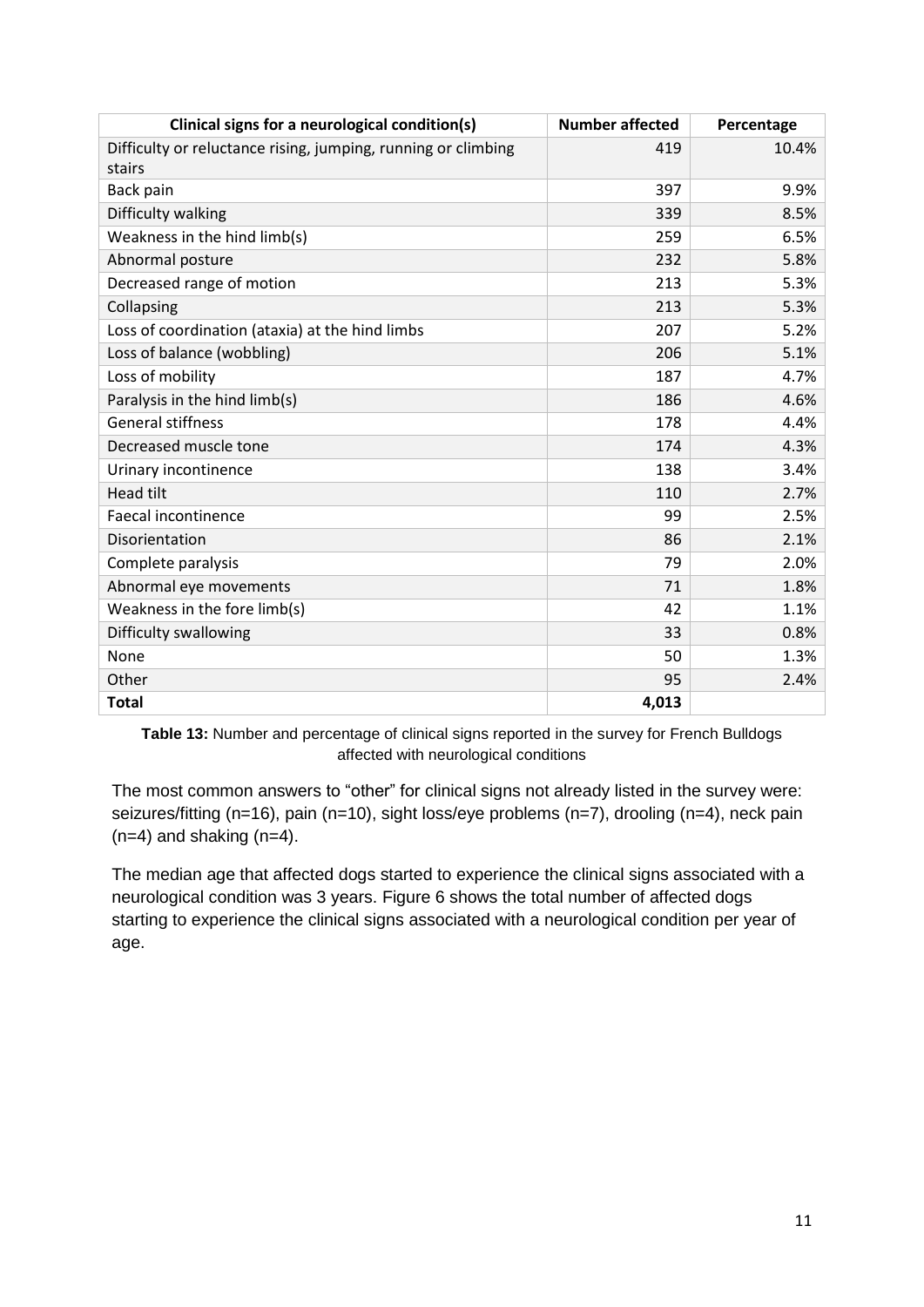

**Figure 6:** Age of French Bulldogs when the owner noticed the first clinical sign associated with the neurological condition(s), as reported in the survey

When asked if any of their dogs have been DNA tested for degenerative myelopathy (DM). out of the 6,967 responses, 1,111 (16.0%) said "Yes" and 5,856 (84.1%) said "No". Table 14 shows the DNA test results provided by owners.

| <b>Test result</b> | <b>Number of dogs</b> | Percentage |
|--------------------|-----------------------|------------|
| Affected           | 11                    | 0.7%       |
| Carrier            | 113                   | 7.6%       |
| Clear              | 942                   | 63.0%      |
| Not known          | 430                   | 28.7%      |
| <b>Total</b>       | 1,496                 |            |

**Table 14:** Known DNA test results for degenerative myelopathy (DM), as reported in the survey

Table 15 shows a comparison of the DM results held by the Kennel Club for French Bulldogs up to 09/02/2021.

| Test result                       | <b>Number of dogs</b> | Percentage |
|-----------------------------------|-----------------------|------------|
| Affected (or hereditary affected) | 69                    | 1.0%       |
| Carrier (or hereditary carrier)   | 703                   | $9.9\%$    |
| Clear (or hereditary clear)       | 6,347                 | 89.2%      |
| <b>Total</b>                      | 7,119                 |            |

**Table 15**: DM DNA test results held by the Kennel Club for French Bulldogs up to 09/02/2021

When asked if any of their dogs have ever been suspected as having DM, out of the 6,269 responses, 45 (0.7%) answered "Yes" and 6,224 (99.3%) answered "No". The suspected diagnosis was confirmed by a veterinary surgeon in 21 of these dogs.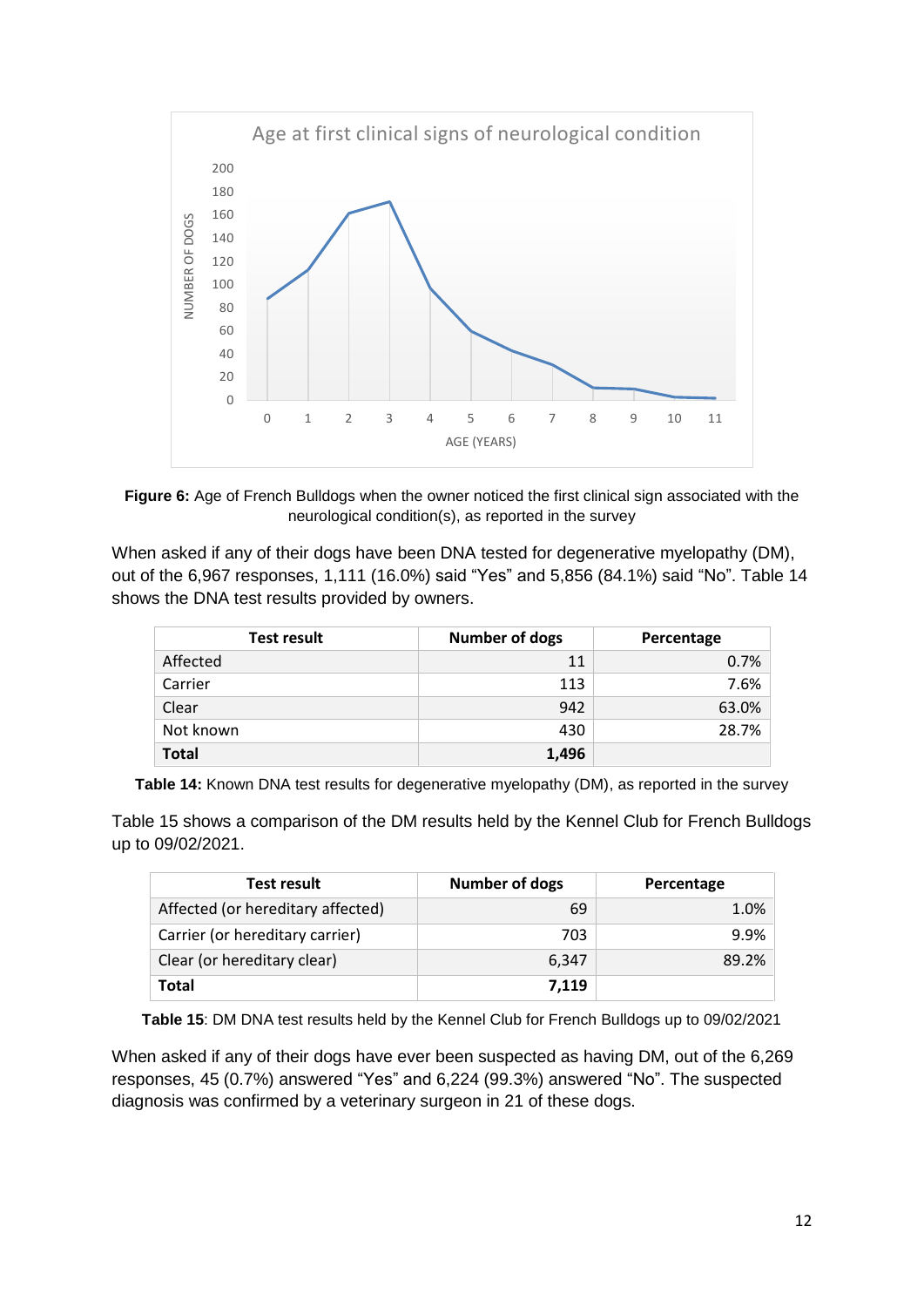# **Ear Conditions**

When asked if any of their dogs have suffered from an ear condition(s), out of the 6,254 responses, 1,955 (31.3%) answered "Yes" and 4,299 (68.7%) answered "No".

The total number of individual ear conditions reported was 2,748. Of these, the most commonly reported condition was recurrent ear infections, which affected 37.7% of the study sample. (1,035 of 2,748). This was followed by excessive ear wax (19.5%), otitis externa (14.7%), otitis media (10.7%), and ear canal stenosis (3.3%). Table 16 shows the total number and percentage of dogs affected by each reported ear condition in descending order.

| <b>Specific condition</b> | <b>Number affected</b> | Percentage |
|---------------------------|------------------------|------------|
| Recurrent ear infections  | 1,035                  | 37.7%      |
| Excessive ear wax         | 536                    | 19.5%      |
| Otitis externa            | 405                    | 14.7%      |
| Otitis media              | 295                    | 10.7%      |
| Ear canal stenosis        | 90                     | 3.3%       |
| Not known                 | 121                    | 4.4%       |
| Other                     | 265                    | 9.6%       |
| <b>Total</b>              | 2,748                  |            |

**Table 16:** Number and percentage of French Bulldogs affected by each specific ear condition, as reported in the survey

The most common answers to "other" for ear conditions not already listed in the survey were: infrequent ear infection (n=82), haematoma (n=43), allergies (n=30), itchy ears (n=26), yeast infection (n=25) and ear mites (n=25).

# **Eye Conditions**

When asked if any of their dogs have suffered from an eye condition(s), out of the 6,186 responses, 1,147 (18.5%) answered "Yes" and 5,039 (81.5%) answered "No".

The total number of individual eye conditions reported was 1,418. Of these, the most commonly reported condition was corneal ulceration, which affected 36.8% of the study sample (522 of 1,418). This was followed by prolapsed gland (17.3%), trauma to the eyeball (6.1%), keratoconjunctivitis sicca (5.2%), and chronic discharge (4.0%). Table 17 shows the total number and percentage of dogs affected by each reported eye condition in descending order.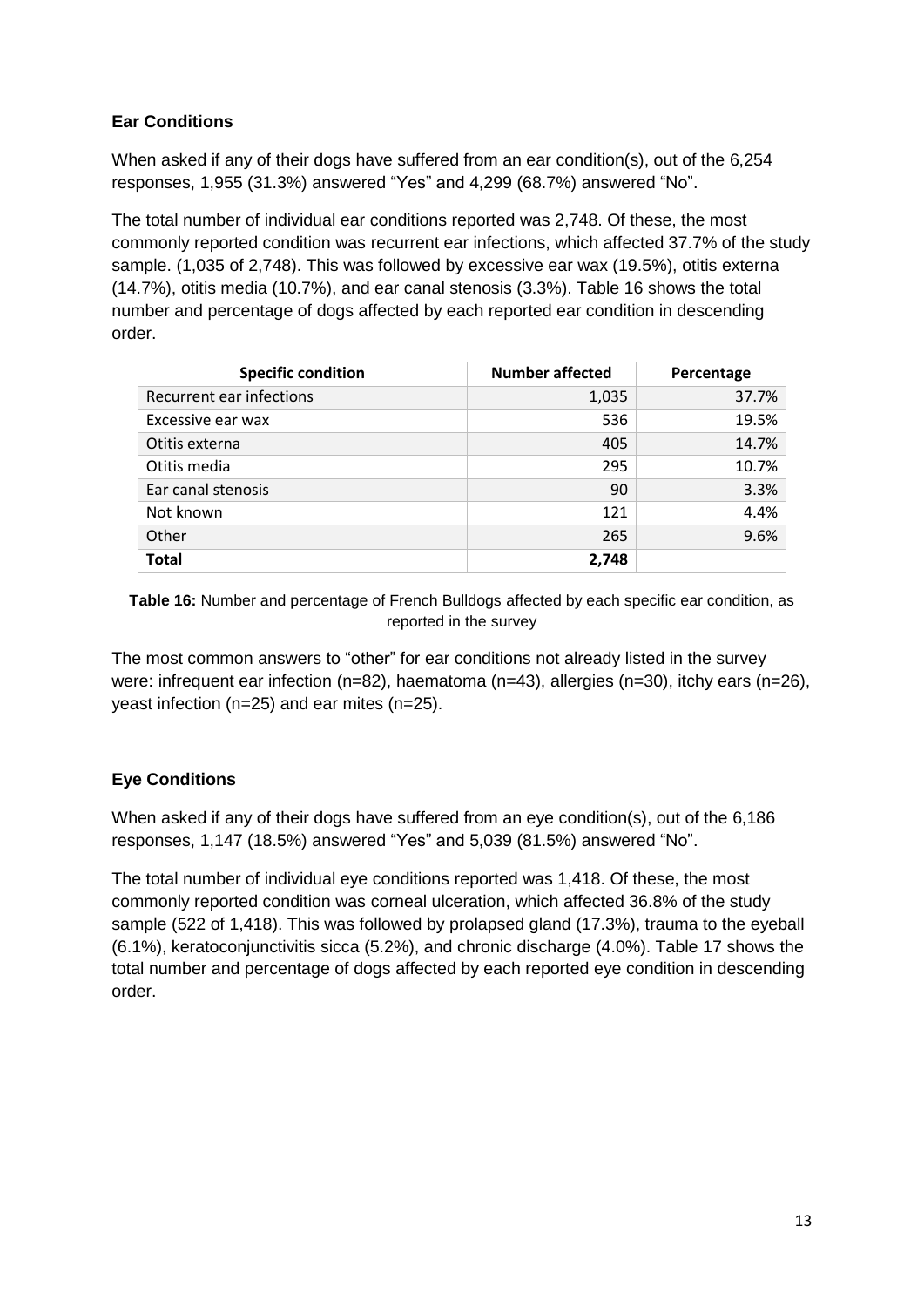| <b>Specific condition</b>              | <b>Number affected</b> | Percentage |
|----------------------------------------|------------------------|------------|
| Corneal ulceration                     | 522                    | 36.8%      |
| Prolapsed gland                        | 245                    | 17.3%      |
| Trauma to the eyeball                  | 87                     | 6.1%       |
| Keratoconjunctivitis sicca             | 74                     | 5.2%       |
| Chronic discharge                      | 57                     | 4.0%       |
| <b>Distichiasis</b>                    | 47                     | 3.3%       |
| Cataract (non-inherited)               | 31                     | 2.2%       |
| Epiphora                               | 30                     | 2.1%       |
| Glaucoma                               | 15                     | 1.1%       |
| Incomplete blink                       | 13                     | 0.9%       |
| <b>Uveal cysts</b>                     | 13                     | 0.9%       |
| Entropion                              | 10                     | 0.7%       |
| Imperforate lower nasolacrimal punctum | 6                      | 0.4%       |
| Pigmentary keratitis                   | 6                      | 0.4%       |
| Ectropion                              | 4                      | 0.3%       |
| Retinal dysplasia                      | $\overline{2}$         | 0.1%       |
| Hereditary cataract (unknown)          | $\mathbf{1}$           | 0.1%       |
| Persistent pupillary membranes (PPM)   | 1                      | 0.1%       |
| Not known                              | 43                     | 3.0%       |
| Other                                  | 211                    | 14.9%      |
| <b>Total</b>                           | 1,418                  |            |

**Table 17:** Number and percentage of French Bulldogs affected by each specific eye condition, as reported in the survey

The most common answers to "other" for eye conditions not already listed in the survey were: conjunctivitis (n=45), eye ulcer (n=37), cherry eye (n=23), eye infection (n=22), and ocular dermoid (n=11).

When asked if any of their dogs have ever been eye tested under the BVA/KC/ISDS Eye Scheme, out of the 7,781 responses, 501 (6.4%) answered "Yes" and 7,280 (93.6%) answered "No".

When asked if any of their dogs have been DNA tested for hereditary cataracts (HC), out of the 7,681 responses, 989 (12.9%) answered "Yes" and 6,692 (87.1%) answered "No". Table 18 shows the known DNA test results provided by owners.

| <b>Test result</b> | <b>Number of dogs</b> | Percentage |
|--------------------|-----------------------|------------|
| Affected           |                       | 0.11%      |
| Carrier            | 13                    | 1.38%      |
| Clear              | 926                   | 98.51%     |
| <b>Total</b>       | 940                   |            |

**Table 18:** Known DNA test results for hereditary cataracts (HC), as reported in the survey

Table 19 shows a comparison of the HC results held by the Kennel Club for French Bulldogs up to 09/02/2021.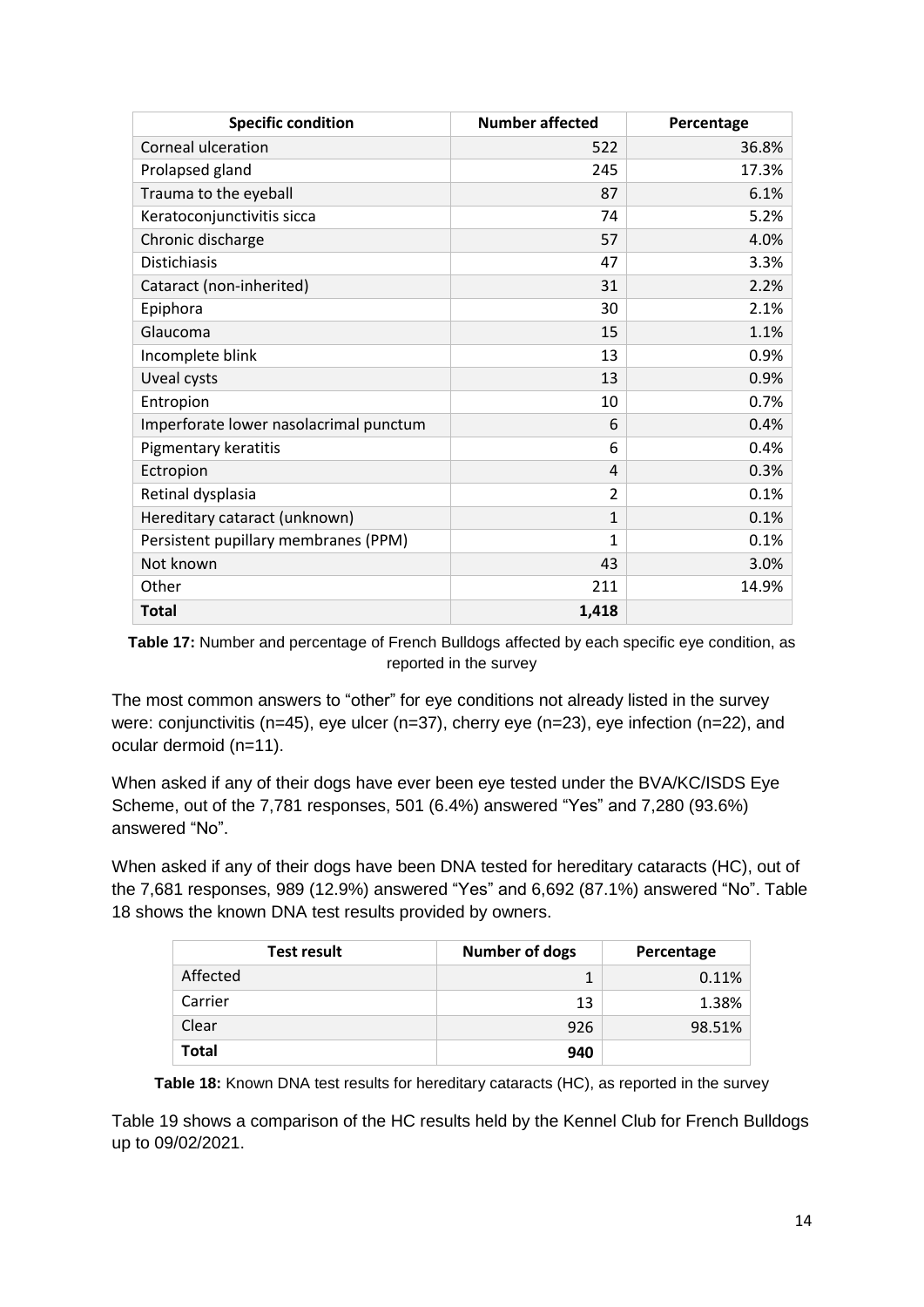| <b>Test result</b>                | <b>Number of dogs</b> | Percentage |
|-----------------------------------|-----------------------|------------|
| Affected (or hereditary affected) |                       | 0.0%       |
| Carrier (or hereditary carrier)   | 35                    | 0.2%       |
| Clear (or hereditary clear)       | 20.126                | 99.8%      |
| Total                             | 20,161                |            |

**Table 19**: HC DNA test results held by the Kennel Club for French Bulldogs up to 09/02/2021

### **Gastrointestinal Conditions**

When asked if any of their dogs have suffered from a gastrointestinal condition(s), out of the 5,879 responses, 1,187 (20.2%) answered "Yes" and 4,692 (79.8%) answered "No".

The total number of individual gastrointestinal conditions was 2,366. Of these, the most commonly reported condition was food allergies/intolerance, which affected 20.0% of the study sample (474 of 2,366). This was followed by flatulence (17.6%), acute gastroenteritis (12.9%), regurgitation (11.9%), and chronic diarrhoea (10.5%). Table 20 shows the total number and percentage of dogs affected by each reported gastrointestinal condition in descending order.

| <b>Specific condition</b>  | <b>Number affected</b> | Percentage |
|----------------------------|------------------------|------------|
| Food allergies/intolerance | 474                    | 20.0%      |
| Flatulence                 | 417                    | 17.6%      |
| Acute gastroenteritis      | 306                    | 12.9%      |
| Regurgitation              | 281                    | 11.9%      |
| Chronic diarrhoea          | 249                    | 10.5%      |
| Impacted anal glands       | 137                    | 5.8%       |
| Chronic vomiting           | 136                    | 5.8%       |
| Colitis                    | 104                    | 4.4%       |
| <b>Pancreatitis</b>        | 73                     | 3.1%       |
| Constipation               | 39                     | 1.7%       |
| Inguinal hernia            | 13                     | 0.6%       |
| Not known                  | 33                     | 1.4%       |
| Other                      | 104                    | 4.4%       |
| Total                      | 2,366                  |            |

**Table 20:** Number and percentage of French Bulldogs affected by each specific gastrointestinal condition, as reported in the survey

The most common answers to "other" for gastrointestinal conditions not already listed in the survey were: intermittent diarrhoea/vomiting (n=23), giardia (n=18), hiatus hernia (n=15), acid reflux (n=10), sensitive stomach (n=8) and allergies (n=8).

#### **Heart Conditions**

When asked if any of their dogs have suffered from a heart condition(s), out of the 5,849 responses, 145 (2.5%) answered "Yes" and 5,704 (97.5%) answered "No".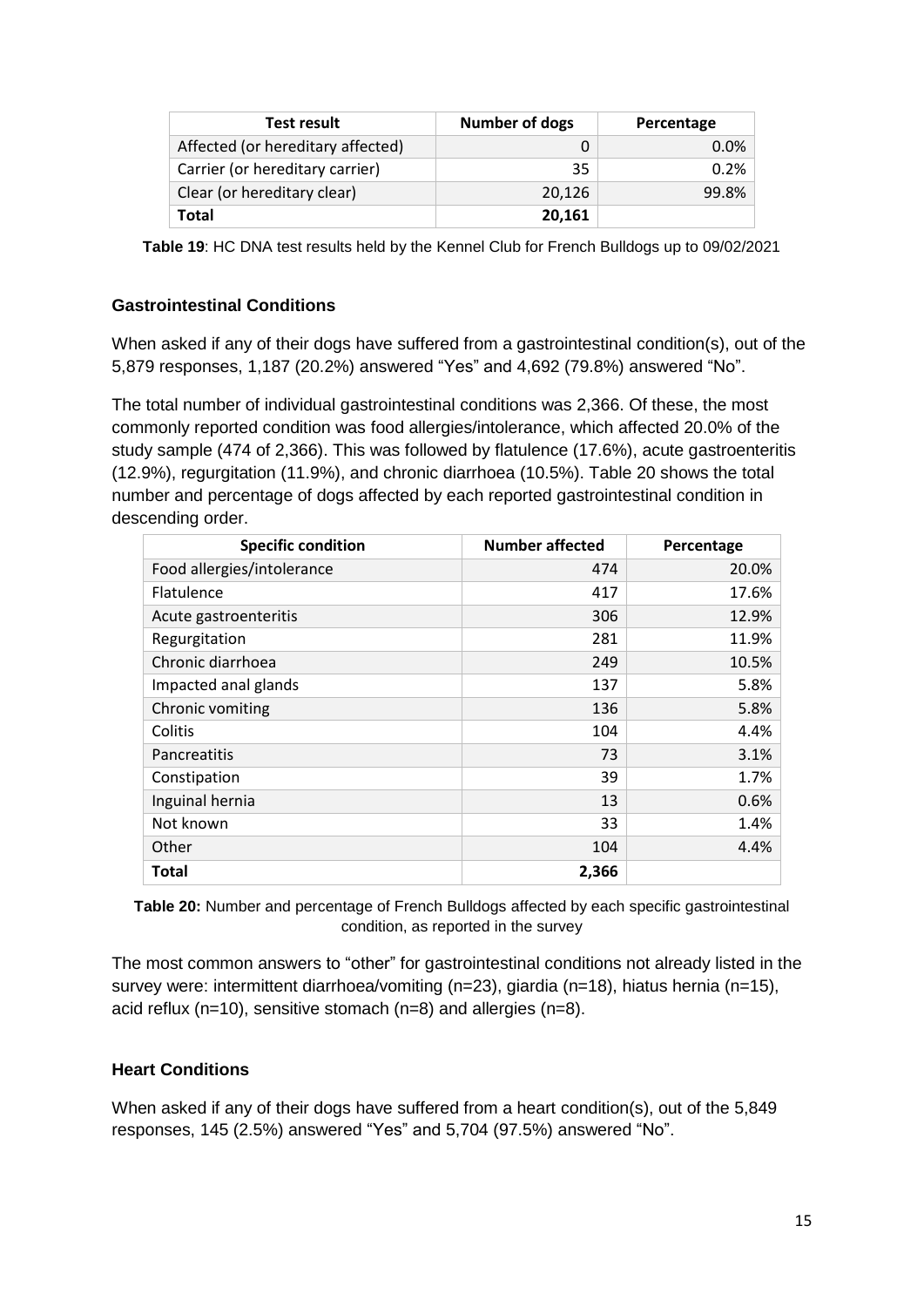The total number of individual heart conditions reported was 173. Of these, the most commonly reported condition was heart murmur, which affected 66.5% of the study sample (115 of 173). This was followed by pulmonic stenosis (9.3%), irregular heart rate and/or rhythm (8.7%), heart attack (2.3%), and aortic stenosis/subaortic stenosis (1.7%). Table 21 shows the total number and percentage of dogs affected by each reported heart condition in descending order.

| <b>Specific condition</b>          | <b>Number affected</b> | Percentage |
|------------------------------------|------------------------|------------|
| Heart murmur                       | 115                    | 66.5%      |
| <b>Pulmonic stenosis</b>           | 16                     | 9.3%       |
| Irregular heart rate and/or rhythm | 15                     | 8.7%       |
| Heart attack                       | 4                      | 2.3%       |
| Aortic stenosis/subaortic stenosis | 3                      | 1.7%       |
| Atrial septal defect (ASD)         | 2                      | 1.2%       |
| Not known                          | 5                      | 2.9%       |
| Other                              | 13                     | 7.5%       |
| <b>Total</b>                       | 173                    |            |

**Table 21:** Number and percentage of French Bulldogs affected by each specific heart condition, as reported in the survey

The most common answers to "other" for heart conditions not already listed in the survey were: enlarged heart (n=4) and enlarged aorta (n=2).

### **Kidney and/or Bladder Conditions**

When asked if any of their dogs have suffered from a kidney and/or bladder condition(s), out of the 5,837 responses, 160 (2.7%) answered "Yes" and 5,677 (97.3%) answered "No".

The total number of individual kidney and/or bladder conditions reported was 187. Of these, the most commonly reported condition was urinary tract infection, which affected 57.8% of the study sample (108 of 187). This was followed by urolithiasis (11.8%), cystinuria (5.4%), kidney disease (4.3%), and urethral sphincter mechanism incompetence (2.1%). Table 22 shows the total number and percentage of dogs affected by each reported kidney and/or bladder condition in descending order.

| <b>Specific condition</b>                 | <b>Number affected</b> | Percentage |
|-------------------------------------------|------------------------|------------|
| Urinary tract infection                   | 108                    | 57.8%      |
| Urolithiasis                              | 22                     | 11.8%      |
| Cystinuria                                | 10                     | 5.4%       |
| Kidney disease                            | 8                      | 4.3%       |
| Urethral sphincter mechanism incompetence | 4                      | 2.1%       |
| Hyperuricosuria                           | 3                      | 1.6%       |
| Not known                                 | 7                      | 3.7%       |
| Other                                     | 25                     | 13.4%      |
| <b>Total</b>                              | 187                    |            |

**Table 22:** Number and percentage of French Bulldogs affected by each specific kidney and/or bladder condition, as reported in the survey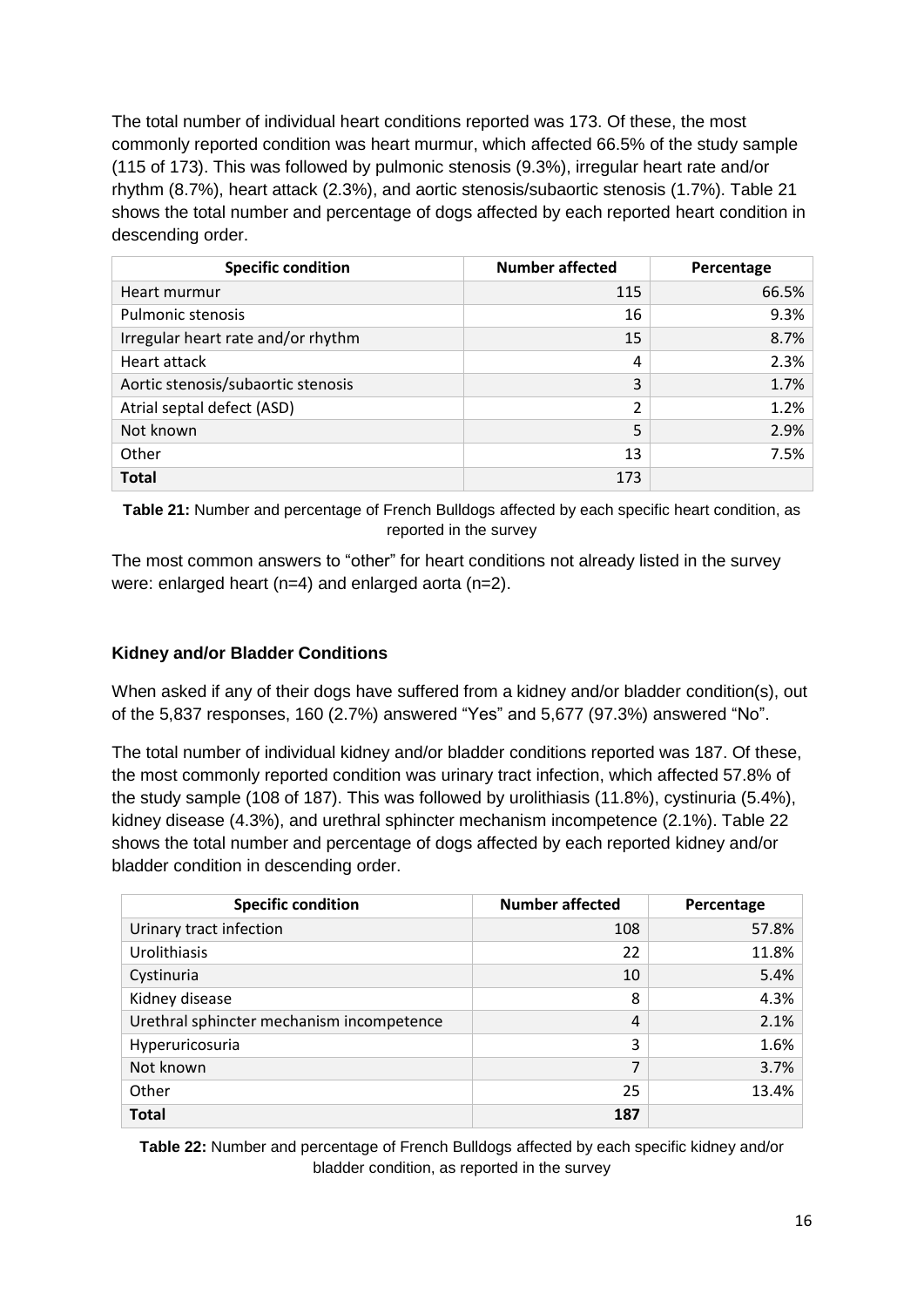The most common answers to "other" for kidney and/or bladder conditions not already listed in the survey were: cystitis ( $n=4$ ), incontinence ( $n=4$ ), stones ( $n=3$ ), and urinary crystals  $(n=3)$ .

### **Muscle, Bone or Joint Conditions**

When asked if any of their dogs have suffered from a muscle, bone or joint condition(s), out of the 5,827 responses, 675 (11.6%) answered "Yes" and 5,152 (88.4%) answered "No".

The total number of individual muscle, bone or joint conditions reported was 784. Of these, the most commonly reported condition was patellar luxation, which affected 39.7% of the study sample (311 of 784). This was followed by hip dysplasia (10.8%), lameness (8.8%), cruciate ligament disease (5.2%), and osteoarthritis (4.6%). Table 23 shows the total number and percentage of dogs affected by each reported muscle, bone or joint condition in descending order.

| <b>Specific condition</b>  | <b>Number affected</b> | Percentage |
|----------------------------|------------------------|------------|
| <b>Patellar luxation</b>   | 311                    | 39.7%      |
| Hip dysplasia              | 85                     | 10.8%      |
| Lameness                   | 69                     | 8.8%       |
| Cruciate ligament disease  | 41                     | 5.2%       |
| Osteoarthritis             | 36                     | 4.6%       |
| Elbow dysplasia            | 29                     | 3.7%       |
| Humerus bone fracture      | 15                     | 1.9%       |
| Muscular dystrophy         | 4                      | 0.5%       |
| Legg-Calve-Perthes Disease | 1                      | 0.1%       |
| Not known                  | 80                     | 10.2%      |
| Other                      | 113                    | 14.4%      |
| <b>Total</b>               | 784                    |            |

**Table 23:** Number and percentage of French Bulldogs affected by each specific muscle, bone or joint condition, as reported in the survey

The most common answers to "other" for muscle, bone or joint conditions not already listed in the survey were: fractured leg ( $n=11$ ), sprain ( $n=8$ ), arthritis ( $n=7$ ) and stiffness ( $n=5$ ).

The median age that French Bulldogs were first affected by patellar luxation was 1 year and 6 months. Figure 7 shows the total number of dogs affected by patellar luxation per year of age.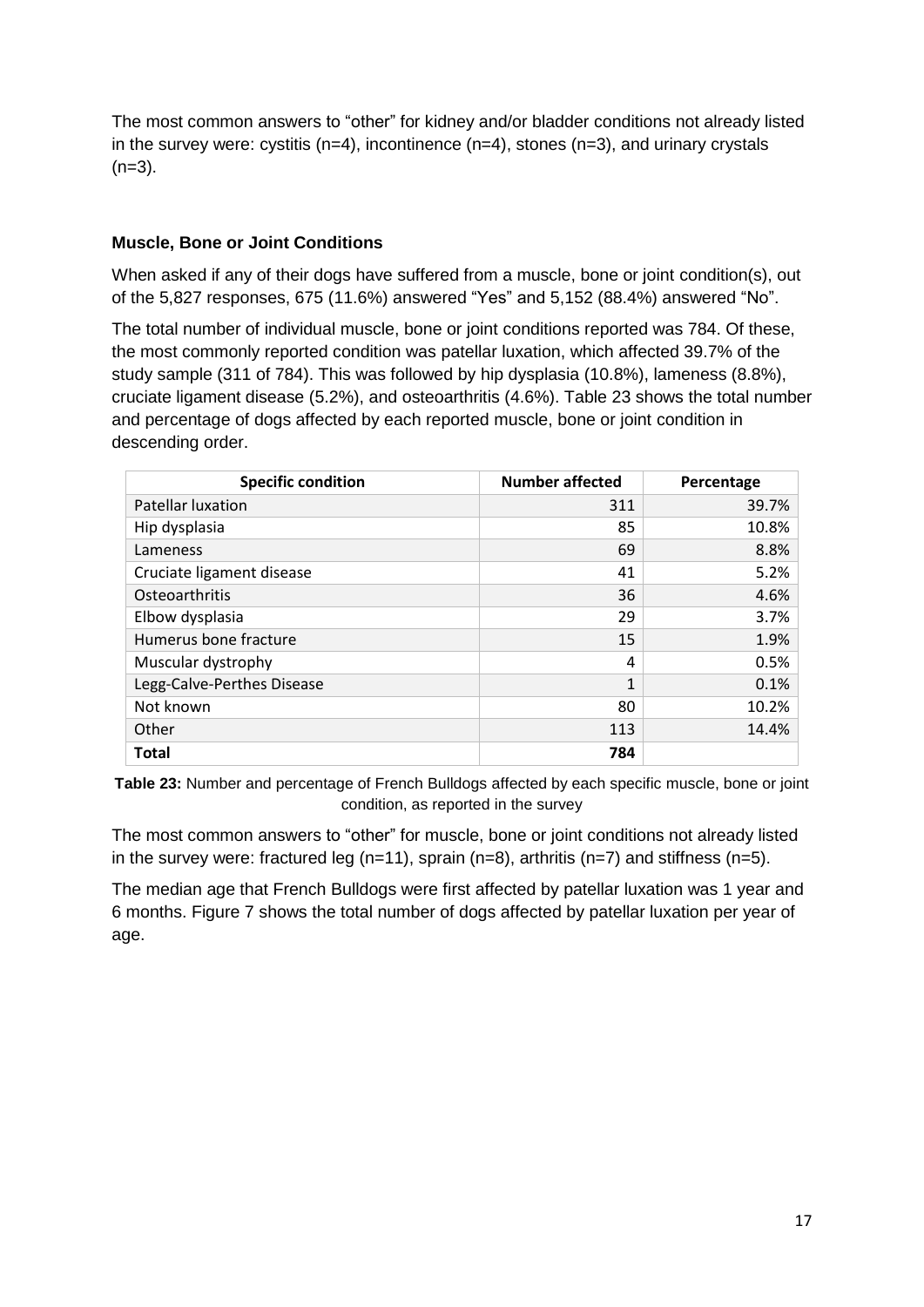



When asked to specify how patellar luxation was diagnosed, out of the 337 responses, the three most commonly reported methods of diagnosis were manipulation by veterinary surgeon (41.0%, 138 of 337), visual diagnosis by veterinary surgeon (24.0%, 81 of 337), and radiography (17.5%, 59 of 337). The responses to patellar luxation diagnosis are shown in Table 24.

| <b>Diagnosis</b>                        | <b>Number of dogs</b> | Percentage |
|-----------------------------------------|-----------------------|------------|
| Manipulation by Veterinary Surgeon      | 138                   | 41.0%      |
| Visual diagnosis by Veterinary Surgeon  | 81                    | 24.0%      |
| Radiography (X-rays)                    | 59                    | 17.5%      |
| Magnetic resonance imaging (MRI)        | 16                    | 4.8%       |
| Putnam Patellar Luxation Grading System | 11                    | 3.3%       |
| Computerised tomography (CT) scan       | 8                     | 2.4%       |
| Other                                   | 5                     | 1.5%       |
| Not known                               | 19                    | 5.6%       |
| <b>Total</b>                            | 337                   |            |

**Table 24:** Number and percentage of reported diagnosis methods for patellar luxation

When asked if any of their dogs had ever had their patellae tested using the Putnam Grading System, out of the 6,350 responses, 527 (8.3%) answered "Yes" and 5,823 (91.7%) answered "No". Table 25 shows the results provided by owners.

| Grade          | <b>Number of dogs</b> | Percentage |
|----------------|-----------------------|------------|
| 0              | 293                   | 66.4%      |
| 1              | 69                    | 15.7%      |
| $\overline{2}$ | 46                    | 10.4%      |
| 3              | 24                    | 5.4%       |
|                | q                     | 2.0%       |
| <b>Total</b>   | 441                   |            |

**Table 25:** Putnam Grading System results for French Bulldog, as reported in the survey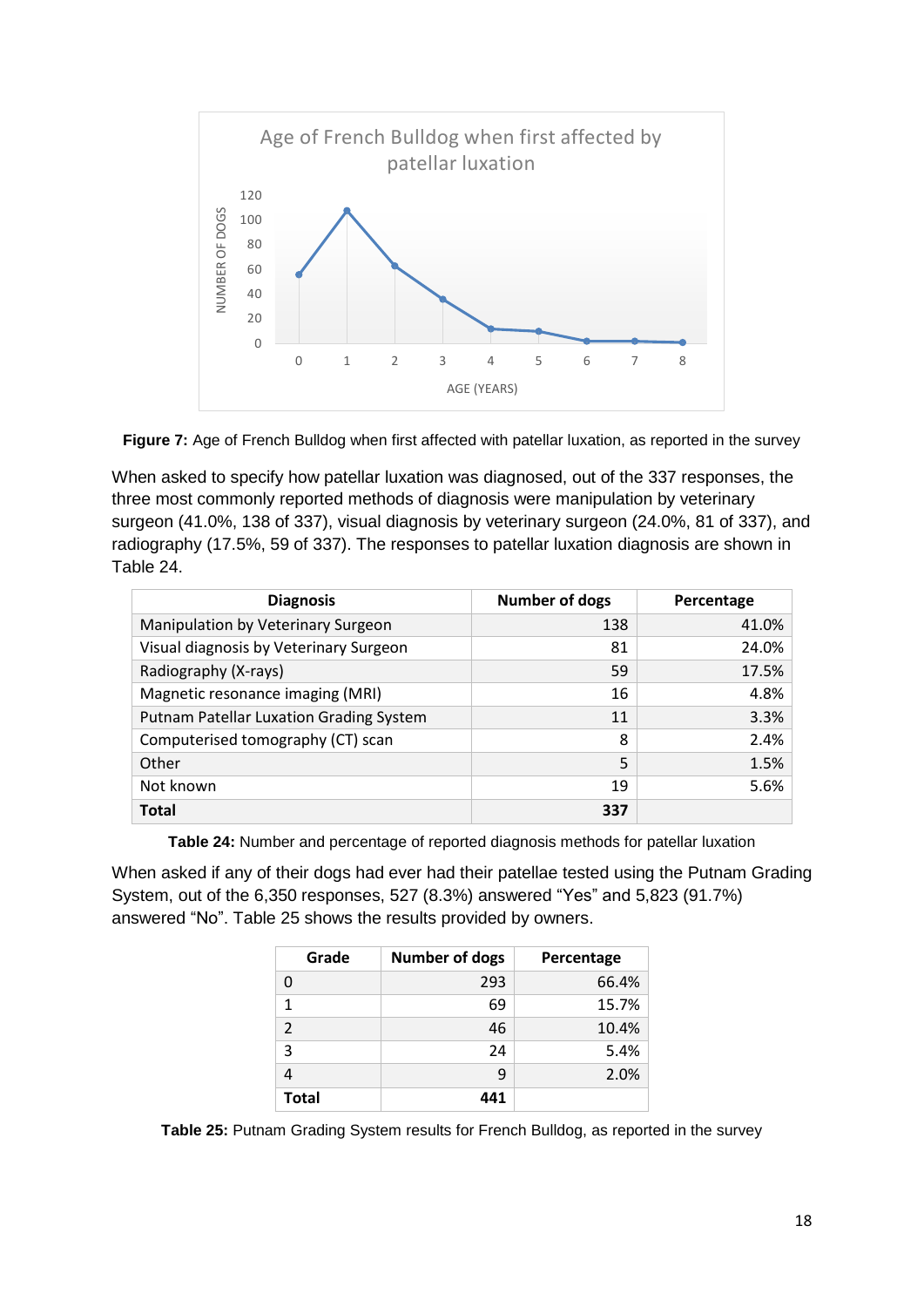# **Cancer**

When asked if any of their dogs have suffered from cancer, out of the 5,671 responses, 105 (1.9%) answered "Yes" and 5,566 (98.2%) answered "No".

The total number of individual cancers reported was 117. Of these, the most commonly reported type of cancer was mast cell tumour - cancerous, which affected 40.2% of the study sample (47 of 117). This was followed by lymphoma (6.8%), mammary tumour – cancerous (6.0%), canine cutaneous histiocytoma (3.4%), and epulis (3.4%). Table 26 shows the total number and percentage of dogs affected by each cancerous condition in descending order.

| <b>Specific condition</b>                   | <b>Number affected</b> | Percentage |
|---------------------------------------------|------------------------|------------|
| Mast cell tumour (cancerous)                | 47                     | 40.2%      |
| Lymphoma                                    | 8                      | 6.8%       |
| Mammary tumour (cancerous)                  | $\overline{7}$         | 6.0%       |
| Canine cutaneous histiocytoma               | 4                      | 3.4%       |
| <b>Epulis</b>                               | 4                      | 3.4%       |
| Primary brain tumour (cancerous)            | 3                      | 2.6%       |
| Testicular tumour (cancerous)               | 3                      | 2.6%       |
| Testicular tumour (non-cancerous)           | 3                      | 2.6%       |
| Lipoma                                      | $\overline{2}$         | 1.7%       |
| Mammary tumour (non-cancerous)              | $\overline{2}$         | 1.7%       |
| Mast cell tumour (non-cancerous)            | $\overline{2}$         | 1.7%       |
| Melanoma                                    | 1                      | 0.9%       |
| Primary brain tumour (non-cancerous)        | 1                      | 0.9%       |
| Superficial Corneal Squamous Cell Carcinoma | 1                      | 0.9%       |
| Not known                                   | 10                     | 8.6%       |
| Other                                       | 19                     | 16.2%      |
| <b>Total</b>                                | 117                    |            |

**Table 26:** Number and percentage of French Bulldogs affected by each specific cancerous condition, as reported in the survey

The most common answers to "other" for cancerous conditions not already listed in the survey were: skin cancer  $(n=3)$ , bone cancer  $(n=2)$  and nasopharyngeal carcinoma  $(n=2)$ .

# **Dental/periodontal Conditions**

When asked if any of their dogs have suffered from a dental/periodontal condition, out of the 5,573 responses, 173 (3.1%) answered "Yes" and 5,400 (96.9%) answered "No".

When asked to specify the dental/periodontal condition(s), the most common answers were: teeth extracted (n=39), tooth decay (n=19), periodontal disease (n=14), overcrowding (n=11), teeth misalignment (n=9), excess plaque/tartar (n=8), under bite (n=6), gingivitis  $(n=6)$ , loose teeth  $(n=5)$ , epulis  $(n=4)$ , broken tooth  $(n=4)$ , extra teeth  $(n=4)$ , bad breath  $(n=4)$ , retained puppy teeth  $(n=4)$ , growth  $(n=4)$ , missing teeth  $(n=4)$ , and lost teeth  $(n=4)$ .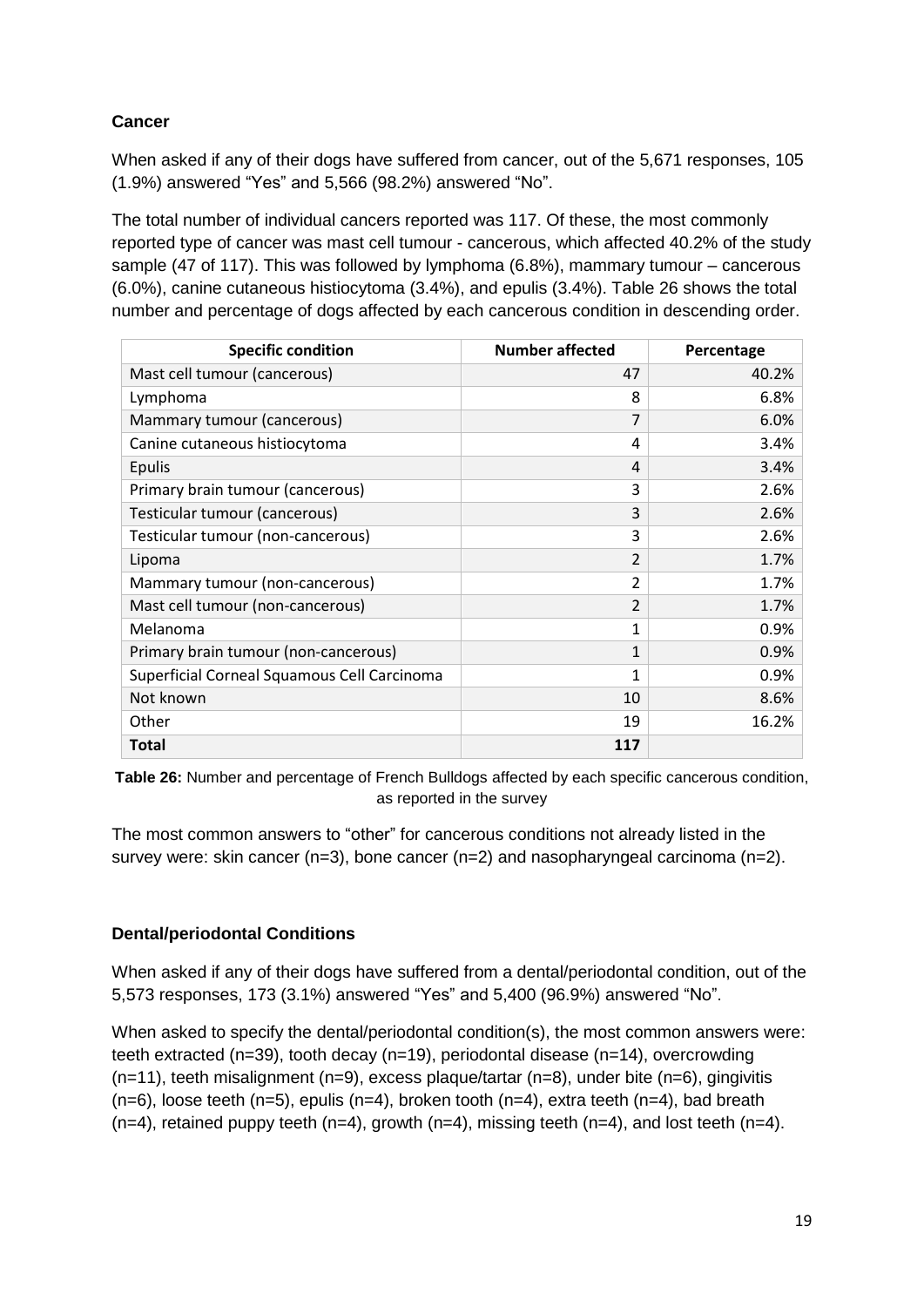### **Haematological Conditions**

When asked if any of their dogs have suffered from a haematological condition, out of the 5,573 responses, 31 (0.6%) answered "Yes" and 5,542 (99.4%) answered "No".

When asked to specify the haematological condition(s), the most common answers were: clotting problem (n=4), haematoma (n=3), von Willebrand Factor (n=2), mass on spleen/spleen removed  $(n=2)$ , and immune system attacking red blood cells  $(n=2)$ .

### **Hepatic Conditions**

When asked if any of their dogs have suffered from a hepatic condition, out of the 5,573 responses, 29 (0.5%) answered "Yes" and 5,544 (99.5%) answered "No".

When asked to specify the hepatic condition(s), the most common answers were: increased liver enzymes (n=6) and liver failure (n=4).

### **Hormonal Conditions**

When asked if any of their dogs have suffered from a hormonal condition, out of the 5,573 responses, 75 (1.4%) answered "Yes" and 5,498 (98.7%) answered "No".

When asked to specify the hormonal condition(s), the most common answers were: phantom pregnancy (n=33), infrequent seasons (n=7), phantom milk production (n=3), split seasons  $(n=2)$ , vaginitis  $(n=2)$ , irregular oestrous cycle  $(n=2)$ , hair loss  $(n=2)$ , and vaginal hyperplasia  $(n=2)$ .

#### **Additional Conditions not listed in survey**

The respondents were provided with the opportunity to note any conditions not already covered by the previous questions. The conditions listed from the owners by category were:

#### **Behavioural**

Three reports of aggression

Two reports of separation anxiety

One report of nervousness

One report of unpredictable behaviour

One report of depression

One report of general behavioural issues

**Cancer**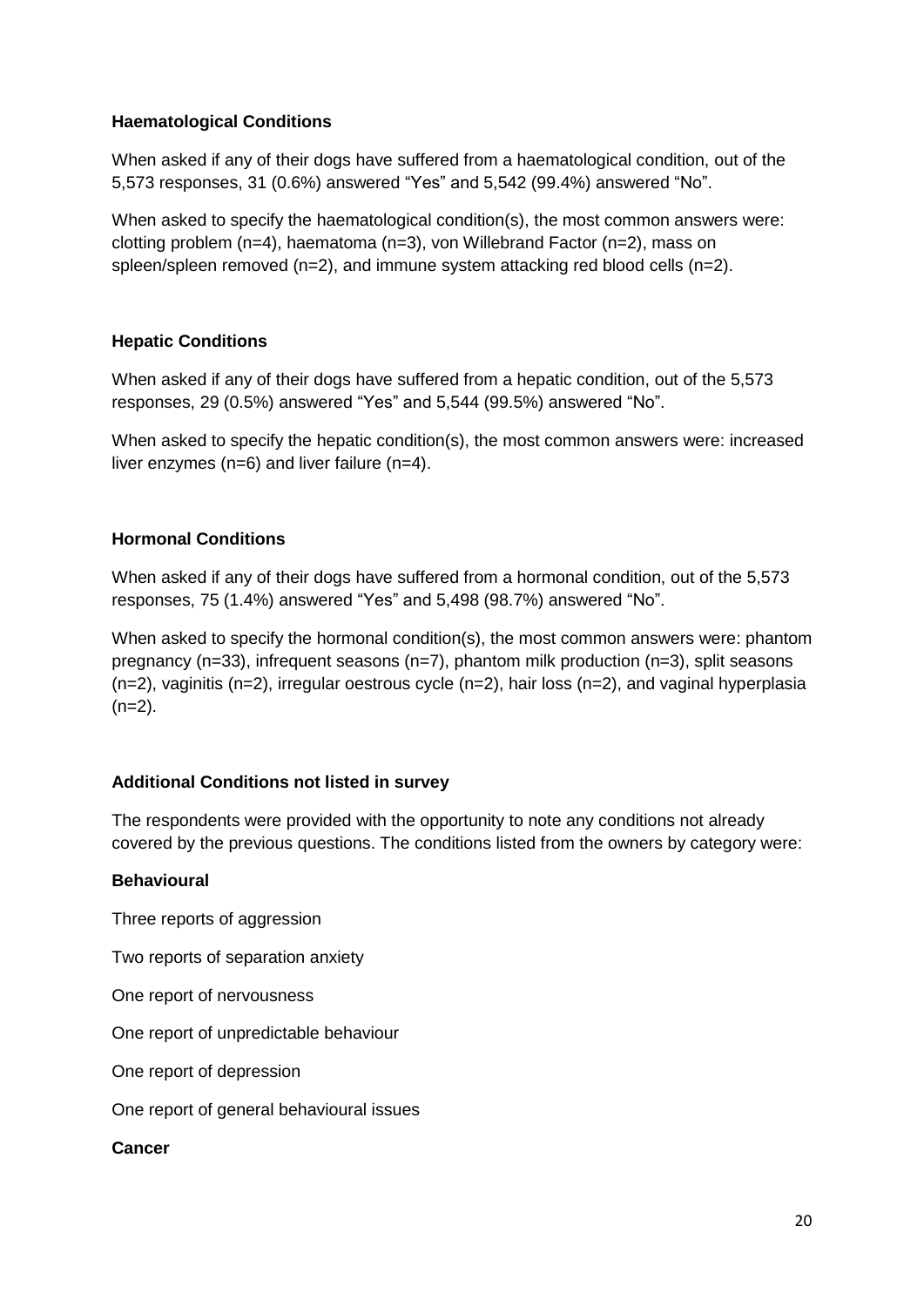Six reports of histiocytoma Four reports of benign tumour/lump Two reports of brain tumour Two reports of tumour Two reports of ovarian cancer **Dermatological** Nineteen reports of allergies Seven reports of paw irritation Five reports of papilloma Four reports of non-cancerous lumps Three reports of dew claw problems Three reports of tail pocket infections Three reports of wasp/bee allergy Two reports of lipoma One report of a reaction to stitches One report of a dermoid cyst One report of spots One report of skin melanoma One report of a dry nose One report of severe itching One report of skin tags **Ear** Seven reports of hearing loss/deafness Three reports of haematomas One report of an abscess One report of polyp in ear One report of a yeast infection One report of a total ear ablation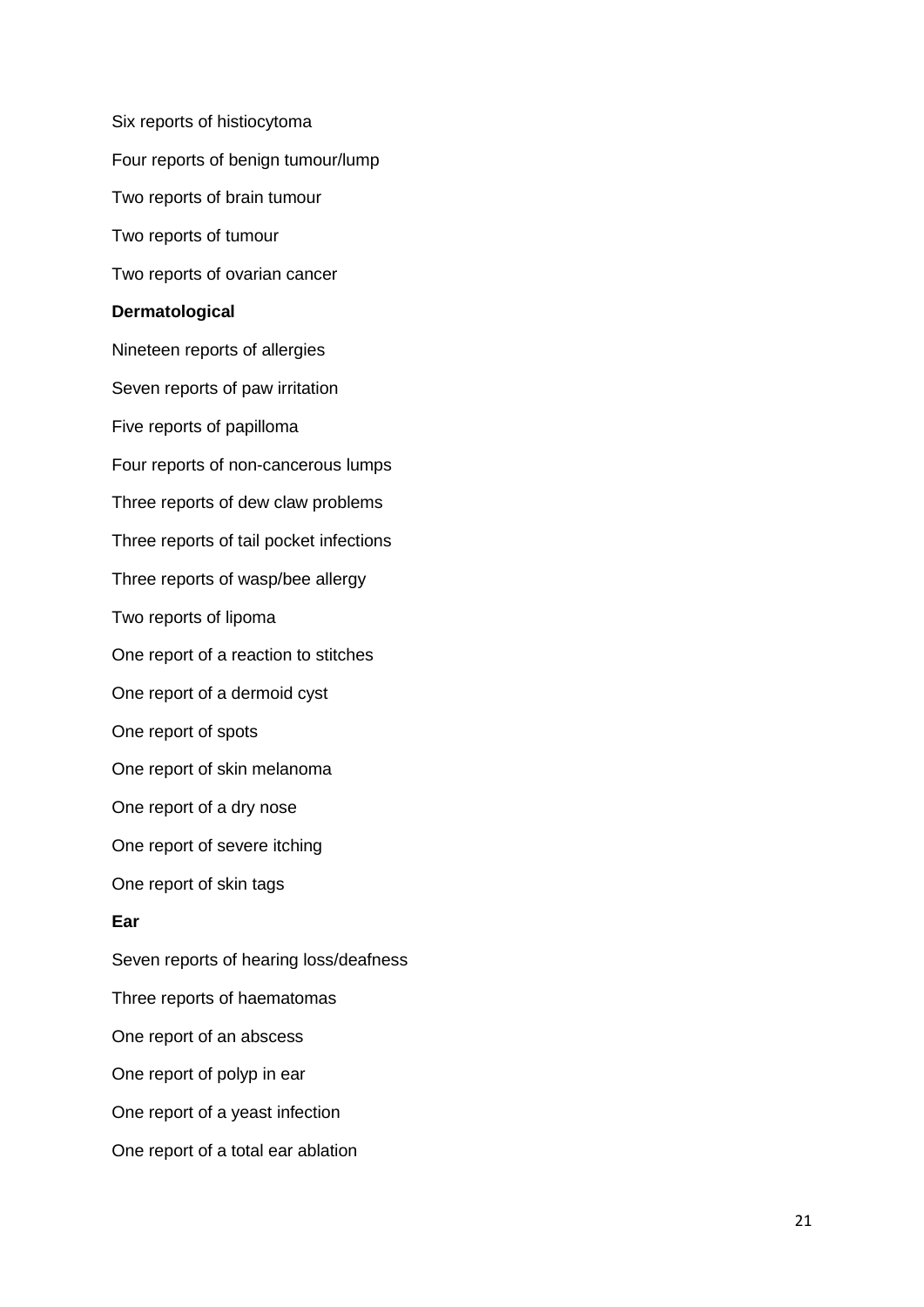### **Eye**

Two reports of cherry eye One report of retinal atrophy One report of conjunctivitis One report of an overactive tear duct One report of a benign cyst above the eye **Gastrointestinal** Sixteen reports of hernia Thirteen report of anal gland issues Ten reports of blocked anal glands Eight reports of anal gland abscess Seven reports of food allergies Six reports of pancreatitis Five reports of cleft palate Four reports of anal gland removal Four reports of sensitive stomachs Two reports of irritable bowel Two report of giardia Two reports of oesophagus pouch Two reports of salivary mucocele Two reports of blocked salivary ducts Two reports of colitis Two reports of rectal polyp One report of oesophagitus One report of difficulty drinking One report of gallbladder removal One report of leaky gut One report of water infection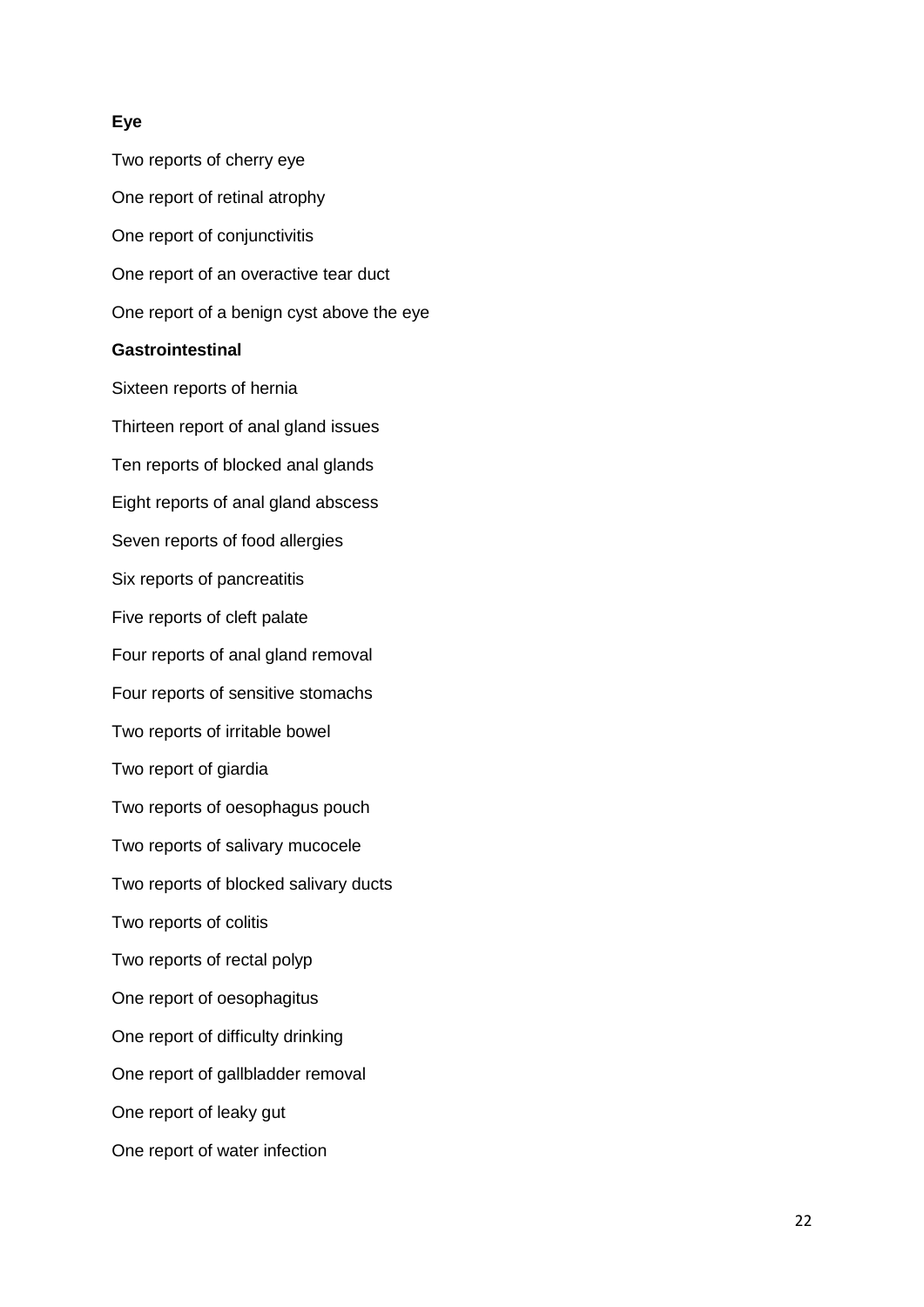One report of tonsillitis One report of vomiting One report of megaoesophagus One report of oesophagus stricture One report of a twisted small intestine **Haematological** Three reports of pneumonia Three reports of internal bleeding with removal of spleen **Hormonal** Six reports of Cushing's disease One report of irregular seasons One report of hyperthyroidism One report of enlarged adrenal gland **Immunological** Three reports of vaccine reactions Two reports of lupus One report of canine herpes virus **Muscle, bone or joint** Seven reports of screw tail and deep tails pockets Three reports of a fractures limb Three reports of an inverted tail Two reports of carpal deformities Two reports of pigeon chest One report of a pulled muscle One report of back trauma One report of a ruptured knee One report of cruciate ligament rupture One report of limping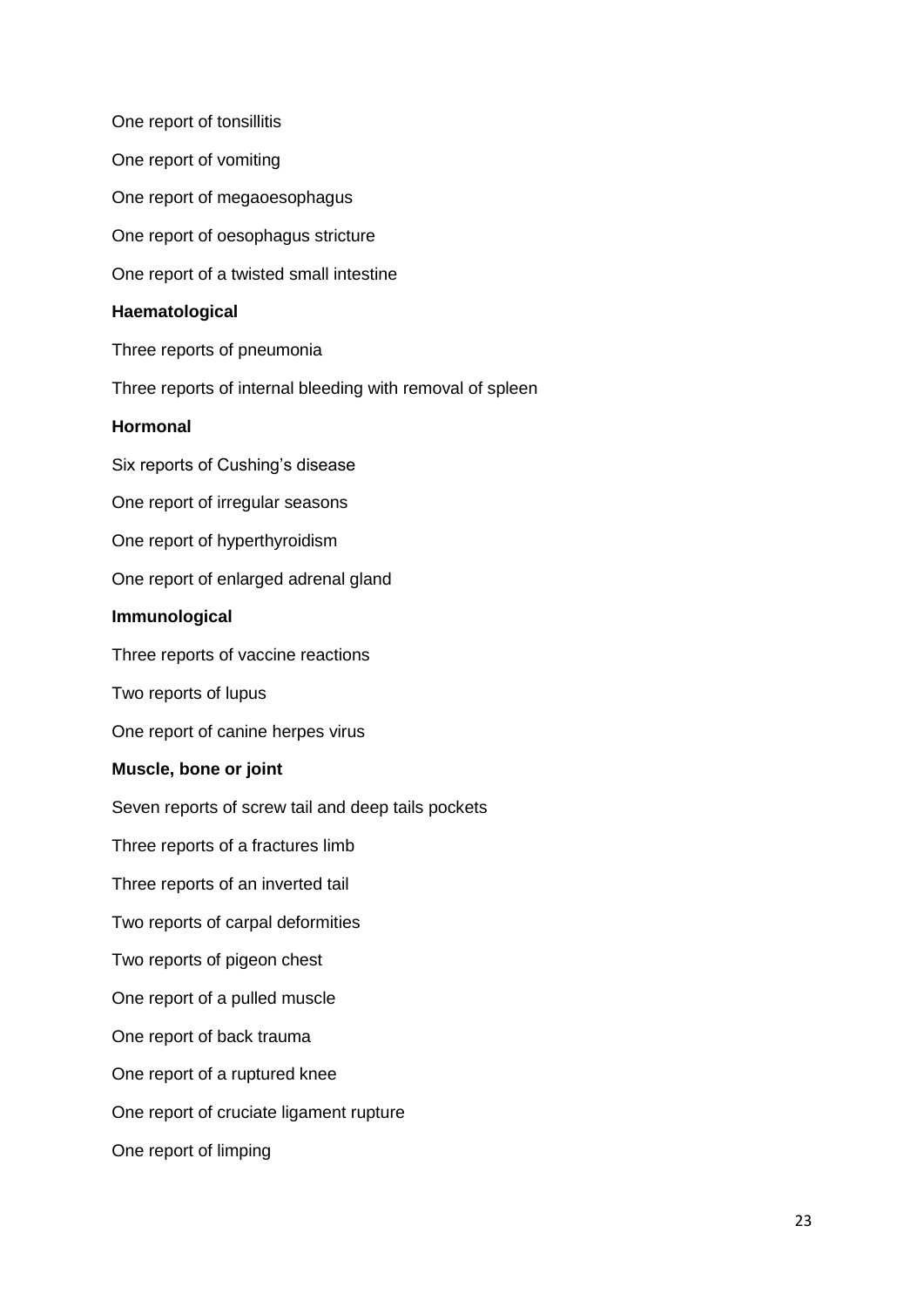One report of possible IVDD One report of hip dysplasia One report of patellar luxation One report of leg pain One report of dwarfism One report of mascitary muscle myosis One report of an incomplete tail blocking anus One report of an inverted sternum **Neurological** Eleven reports of seizures/fitting Seven reports of meningitis Six reports of epilepsy One report of head tremors One report of CM/SM One report of a stroke One report of brain haemorrhage One report of fluid around the brain One report of degenerative spinal disease One report of calcification of spine/rib cage One report of slipped discs One report of extra vertebrae One report of a trapped nerve **Reproductive** Four reports of an undescended testicle Three reports of uterus infection/pyometra Three reports of an enlarged prostate Two reports of phantom pregnancy One report of a recurring penis infection